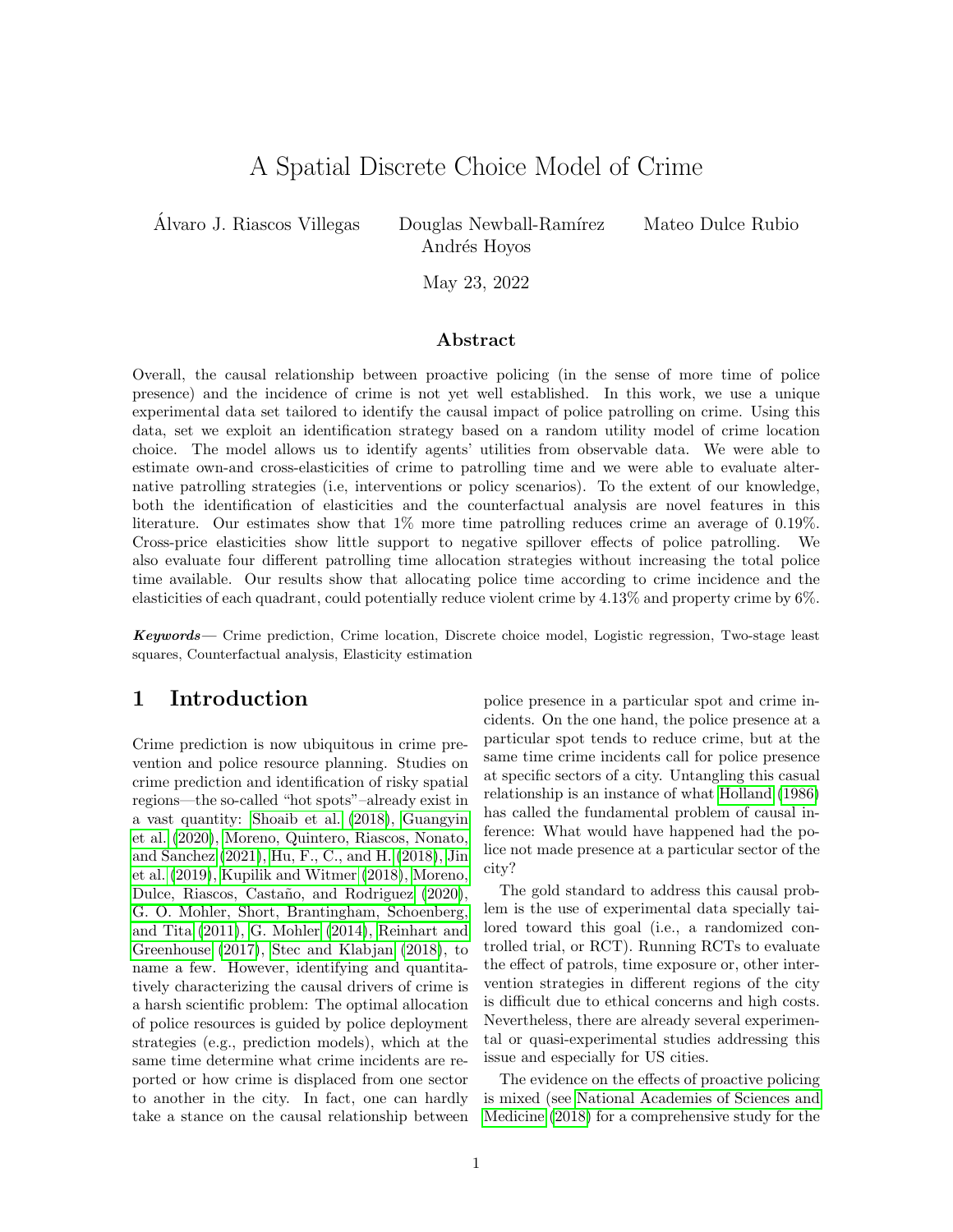US). [Braga, Welsh, and Schnell](#page-11-11) [\(2015\)](#page-11-11) used metaanalytic techniques to assess the impact of disorder policing on crime. They identified 30 randomized experimental and quasi-experimental tests of disorder policing suggesting that policing disorder strategies are associated with an overall statistically significant modest crime reduction. [Telep,](#page-12-2) [Weisburd, Gill, Vitter, and Teichman](#page-12-2) [\(2014\)](#page-12-2) conducted a systematic review and a meta-analysis examining the extent to which there is crime displacement or a diffusion of crime in medium-sized or large geographic areas. They reviewed 19 publications covering 20 quasi-experimental studies. They found no significant overall evidence of displacement or a diffusion of benefits. [Ratcliffe,](#page-11-12) [Taniguchi, Groff, and Wood](#page-11-12) [\(2011\)](#page-11-12) reported the results of a randomized controlled trial of police effectiveness across 60 violent crime hot spots in Philadelphia. Their results suggested a significant reduction in the level of violent crime for the treated area after 12 weeks. Moreover, they showed that targeted areas in the top 40% of pretreatment violent crime counts (i.e., the most critical regions) had significantly less violent crime during the operational period. Targeted areas outperformed the control sites by 23%, resulting in a total net effect (once displacement was considered) of 53 violent crimes prevented. [Novak, Fox,](#page-11-13) [Carr, and Spade](#page-11-13) [\(2016\)](#page-11-13) examined the effectiveness of foot patrol in violent micro-places in Kansas City. They studied the effects of deployed foot patrol in hot spots for a period of 90 days. They employed a quasi-experimental design comparing four treatment to four control areas, estimating panel-specific autoregressive models for 30 weeks prior to and 40 weeks after the treatment. Their results reveal statistically significant short-run reductions in violent crime in the micro-places receiving foot patrol treatment, while no such reductions were observed in the control areas. At the same time they found no evidence of crime displacement to spatially contiguous areas. In a recent study, [Fitzpatricka, Gorra, and Neill](#page-11-14) [\(2020\)](#page-11-14) conducted a controlled field experiment of police placed-based interventions on violent crime. Their study spans a 12-month period of intervention in 0.5% of the city of Pittsburgh's area. They found statistically significant reductions in serious violent crime counts within treatment hot spots as compared to control hot spots, with an overall reduction of 25.3% in violent crimes such as homicides, rape, robbery, and aggravated assault. Only foot patrols, not car patrols, had statistically significant crime reductions in hot spots. They found no evidence of crime displacement, but a weakly statistically significant spillover of crime prevention benefits to adjacent areas.

Finally we highlight [Blattman, Green, Ortega,](#page-10-0) and Tobón  $(2021)$ , a placed-based police and city services intervention at scale for Bogotá D.C., Colombia. The authors randomly assigned 1,919 streets to an 8-month treatment of doubled police patrols, greater municipal services, both, or neither. They studied the direct and spillover effects of such targeted state services. They found that increasing state presence has modest direct impacts, even when focusing on the highest-crime hot spots and with crime displaced nearby. Confidence intervals suggest they can rule out total reductions in crime of more than 2%.

In this study, we used the [Blattman et al.](#page-10-0) [\(2021\)](#page-10-0) data set and propose a different identification strategy.[1](#page-1-0) We used a discrete choice model of spatial selection of crime to study the impact of police time exposure to different sectors of the city. Discrete choice modeling of crime phenomena has not been fully exploited in the literature. The pioneer applications of spatial discrete choice modeling of crime are [Bernasco and Nieubeerta](#page-10-1) [\(2005\)](#page-10-1), [Xue and Brown](#page-12-3) [\(n.d.\)](#page-12-3) and [Bernasco](#page-10-2) [\(n.d.\)](#page-10-2). In [Bernasco and Nieubeerta](#page-10-1) [\(2005\)](#page-10-1), the authors studied the selection of crime (burglary) locations in the city of The Hague, Netherlands. They evaluate several interesting hypotheses about crime: Are more valuable properties more attractive to burglars? Do higher mobility, neighborhood ethnicity, distance to burglar's home, distance to city center, etc., have a causal effect on crime? They used sociodemographic data of 290 burglars who committed 548 burglaries in the city during the period 1996-2001. They estimated a random utility model with burglars' and burglaries' characteristics by means of a conditional logit model. Their results support and quantify some of the working hypothesis but there is no real causal identification of the effect of police patrolling on crime. In fact, they provide very indirect evidence suggesting that "the likelihood of a neighborhood being selected for burglary is positively influenced by its supposed lack of guardianship as indicated by ethnic heterogeneity, by its physical accessibility as measured by the percentage of single-family dwellings, and by the number of potential objects in the neighborhood["Bernasco and](#page-10-1) [Nieubeerta](#page-10-1) [\(2005\)](#page-10-1). Given that the the i.i.d. hypothesis used in [Bernasco and Nieubeerta](#page-10-1) [\(2005\)](#page-10-1)

<span id="page-1-0"></span><sup>1</sup>We are deeply in debt and thankful to the authors for allowing us to use their data set for this study.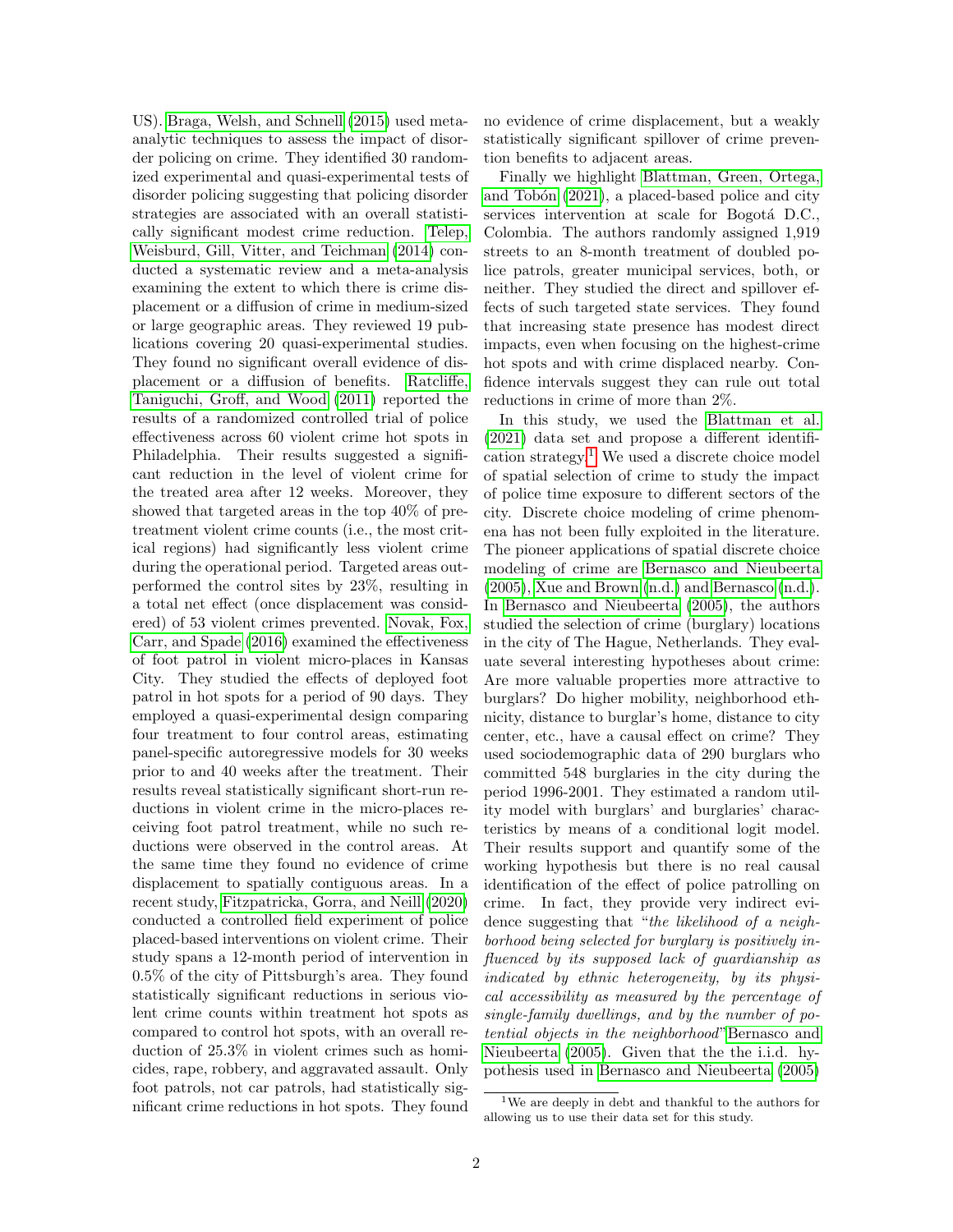for maximum likelihood estimation is controversial due to spatial correlation, [Bernasco](#page-10-2) [\(n.d.\)](#page-10-2) studied the role of spatial resolution and alternative modeling strategies. The authors did not address the problem of identifying the causal effects of police patrolling on crime. Finally [Xue and Brown](#page-12-3) [\(n.d.\)](#page-12-3) used a spatial choice model coupled with clustering techniques to estimate a mixture model of crime. Their model focuses on crime prediction and does not address the causal problem that we address in this paper.

To summarize, our contribution is fivefold: (1) We use a unique large data set of experimental data that allows for the identification of the causal effect of police patrolling on crime. (2) As opposed to the original experimental study of [Blattman et al.](#page-10-0) [\(2021\)](#page-10-0), we used a different identification strategy that is based on random utility selection of spatial locations for crime. (3) Given the high dimensional nature of our feature space, we used double selection techniques for a more agnostic data-driven model specification and robustness check of our results. (4) Provided, our estimates of the structural parameters that determine the crime location choice of the offenders, we computed the police own- and cross-elasticity of crime for each of the quadrants (i.e., we computed where police patrolling is more effective). (5) Based on the same structural parameters and the computed elasticities, we evaluated different police patrol counterfactual strategies without increasing the total police time available. In particular, we tested what would have happened had the police patrol time been allocated: (a) uniformly across quadrants, (b) proportional to the incidence of crimes, (c) such that the more insecure and elastic quadrants receive either a 10, 20, 30, 40, 50, 60, 70, 80, 90, or 100% increase, and (d) recursively increasing 1% of patrol time for the most insecure and elastic quadrant. From these counterfactual exercises we further contribute in the understanding of which police patrol deployments are more effective. We found that increasing police time to the more elastic and insecure quadrants resulted in significant reductions of crime occurrences across Bogotá.

## <span id="page-2-3"></span>2 The model

Our model follows closely the standard logistic discrete choice model, except for our estimation strategy that recognizes the possibility of endogenous explanatory variables.<sup>[2](#page-2-0),[3](#page-2-1)</sup>

Consider N potential criminal offenders with symmetric preferences, each of them deciding between  $J+1$  locations in the city to commit a crime. Each potential offender bases her location choice on her perceived utility of committing a crime in each of the  $J+1$  locations. The associated utility  $u_{ij}$ , of agent i, of selecting location j, is given by

<span id="page-2-2"></span>
$$
u_{ij} = \alpha P_j + X_j \beta + \xi_j + \varepsilon_{ij} \tag{1}
$$

where  $P_i$  is a measure of the police presence in location j,  $X_i$  is a vector of K observed characteristics of the location,  $\xi_j$  is the constant term and might be thought as the mean utility associated to unobserved characteristics of location  $j$ ,  $\alpha$ and  $\beta$  are coefficients that have to be estimated and  $\varepsilon_{ij}$  is the idiosyncratic error term.

It follows that the probability that potential offender  $i$  selects location  $j$  is given by

$$
P(i \text{ chooses } j) = P(u_{ij} \ge u_{ik} \forall k \ne j)
$$
  
=  $P(u_{ij} \ge u_{i0}, \dots, u_{ij} \ge u_{iJ})$   
=  $P(\delta_j + \varepsilon_{ij} \ge \delta_0 + \varepsilon_{i0}, \dots,$   
 $\delta_j + \varepsilon_{ij} \ge \delta_J + \varepsilon_{iJ})$   
=  $P(\varepsilon_{ij} - \varepsilon_{i0} \ge -(\delta_j - \delta_0), \dots,$   
 $\varepsilon_{ij} - \varepsilon_{iJ} \ge -(\delta_j - \delta_J))$  (2)

where  $\delta_j = \alpha P_j + X_j \beta + \xi_j$ . We denote this probability as  $s_{ij}(P_j, X_j, \xi_j; \alpha, \beta)$ .

Assuming  $\varepsilon_{ij}, \varepsilon_{ij'}$  are i.i.d. extreme value type I distributed,  $\varepsilon_{ij} - \varepsilon_{ij'}$  follows a logistic distribution and, by equation [1,](#page-2-2) location choice probabilities

<span id="page-2-0"></span><sup>2</sup>Details on the standard discrete choice model can be found in [Train](#page-12-4) [\(2009\)](#page-12-4). There are many models for casual analysis, mainly a different approach based on casual graphs [Pearl](#page-11-15) [\(2009\)](#page-11-15). However, we have chosen our approach based on simplicity (discrete choice theory is well founded on random utility theory [McFadden](#page-11-16) [\(2001\)](#page-11-16)), interpretability (we recover agents utility for crime, patrolling time own- and cross-elasticities,), statistical inference (we know how to estimate unbiased casual effects) and finally, the ability to do interventions or policy scenarios (utilities are considered a structural characteristic of agents and therefore invariant under the different policy scenarios considered). We do not argue against the benefits of a different approach, we just believe it is valuable to learn how far this simple approach can take us in understanding the causal relationship between policy patrolling and crime.

<span id="page-2-1"></span><sup>&</sup>lt;sup>3</sup>Regarding our empirical strategy, there are many options. First, identification is guaranteed because we use a randomized control trial experiment [Blattman et al.](#page-10-0) [\(2021\)](#page-10-0). For estimation, we impose additional structure motivated by utility theory, mainly the fact that criminals make rational choices based on the perceived benefits (utility) of committing a crime. In turn, this utility is partially determined by observable covariates that we discuss below.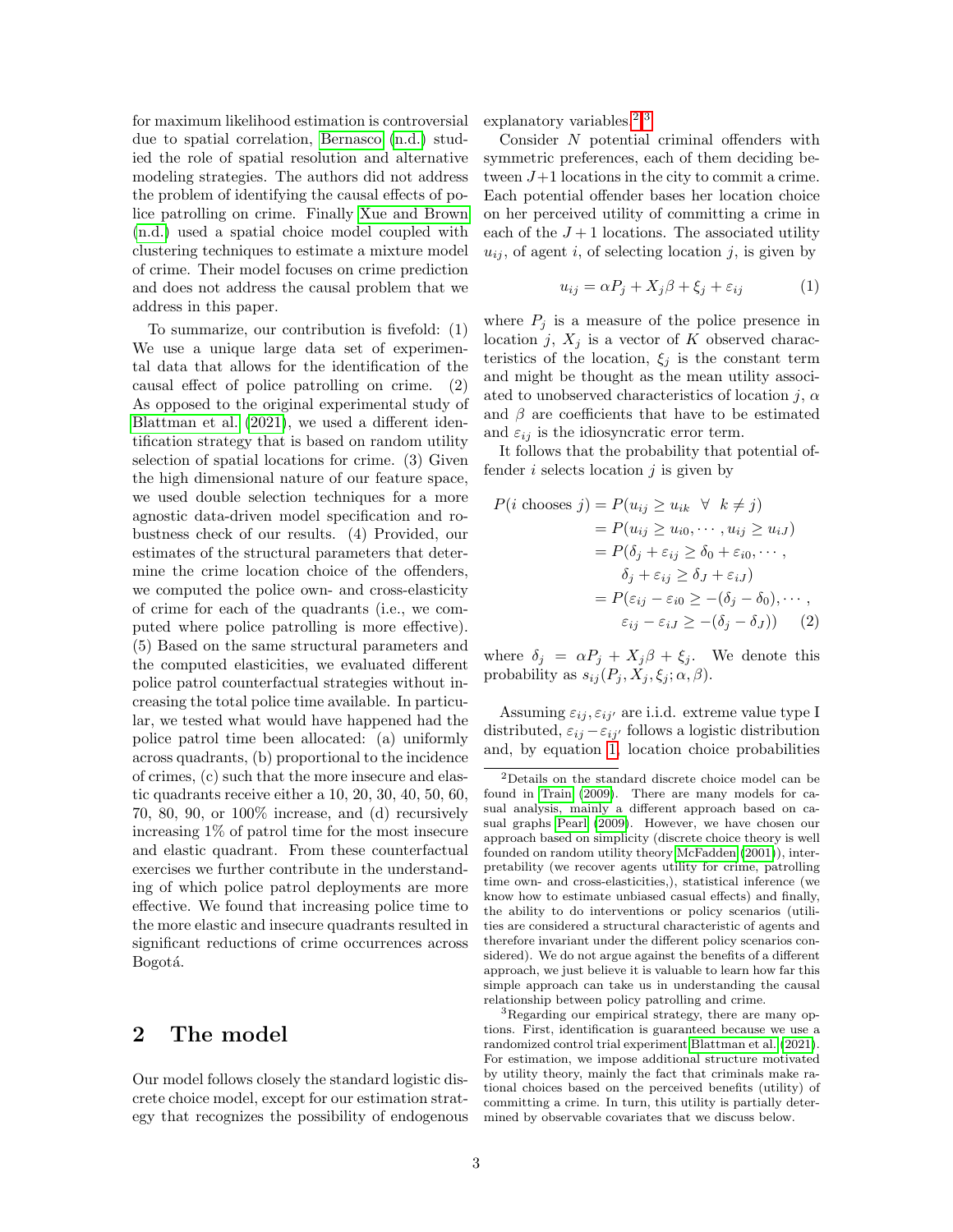have a closed-form expression given by

<span id="page-3-2"></span>
$$
s_{ij}(P_j, X_j, \xi_j; \alpha, \beta) = \frac{\exp(\delta_j)}{1 + \sum_{k=1}^J \exp(\delta_k)} \qquad (3)
$$

where option  $j = 0$  is assumed to be the *outside* option and, thus,  $\delta_0$  is normalized to zero.<sup>[4](#page-3-0)</sup> This outside option in this particular context can be interpreted as the choice of not committing a crime at all, or committing a crime but not at any of the street segments of our data set.[5](#page-3-1)

From equation [\(3\)](#page-3-2) it follows that the share of committed crimes at location j is

$$
S_j(P_j, X_j, \xi_j; \alpha, \beta) = \int_i s_{ij}(P_j, X_j, \xi_j; \alpha, \beta) \phi(i) di
$$
  

$$
= s_{ij}(P_j, X_j, \xi_j; \alpha, \beta) \int_i \phi(i) di
$$
  

$$
= s_{ij}(P_j, X_j, \xi_j; \alpha, \beta)
$$
  

$$
= \frac{\exp(\delta_j)}{1 + \sum_{k=1}^J \exp(\delta_k)}.
$$
 (4)

This equivalence between  $S_i(P_i, X_i, \xi_i; \alpha, \beta)$  and  $s_{ij} (P_i, X_j, \xi_j; \alpha, \beta)$  is a result of the symmetric preferences assumption:  $s_{ij}(P_j, X_j, \xi_j; \alpha, \beta)$  does not depend on individual characteristics.

Now, from equation [\(4\)](#page-3-3) we can derive the ownand cross-elasticities of crime with respect to police presence  $P_j$  (or any observed characteristic  $x_{rj} \in X_j$ , which captures the percentage change in crime when police presence is increased by 1%. In particular, the derivatives with respect to  $P_i$ are given by

$$
\frac{\partial S_j}{\partial P_\ell} = \begin{cases} \alpha S_j (1 - S_j) & \text{if } j = \ell \\ -\alpha S_j S_\ell & \text{if } j \neq \ell \end{cases} \tag{5}
$$

and thus, the police own- and cross-elasticities of crime are

$$
E_{S_j, P_\ell} \equiv \frac{\partial S_j}{\partial P_\ell} \frac{P_\ell}{S_j} = \begin{cases} \alpha(1 - S_j)P_j & \text{if } j = \ell \\ -\alpha S_\ell P_\ell & \text{if } j \neq \ell \end{cases} . (6)
$$

## <span id="page-3-7"></span>3 Empirical strategy

#### 3.1 Main specification

To estimate the structural parameters  $\theta = (\alpha, \beta)$ from equation [\(1\)](#page-2-2) we note that:

<span id="page-3-4"></span>
$$
\delta_j \equiv \log(S_j) - \log(S_0) = \alpha P_j + X_j \beta + \xi_j, \quad (7)
$$

and thus equation [\(7\)](#page-3-4) represents our ideal specification. In this equation, the definitions of the variables are the same as those mentioned in sec-tion [2.](#page-2-3) In particularly,  $P_j$  is a measure of police presence at location  $j$  and  $X_j$  is the set of measured characteristics (including an all-ones vector) for the same location.  $\xi_j$  in this case represents the error term.

<span id="page-3-3"></span>On the other hand,  $S_j$  for  $j \in \{1, \dots, J\}$  is defined as the proportion of crimes committed at location  $j$ . That is,

$$
S_j = \frac{C_j}{N} \tag{8}
$$

where  $C_j$  is the number of crimes committed at location  $j$  and  $N$  is the number of potential offenders.  $S_0$ , on the contrary, is not directly observed since it captures the choice of the *outside option*.<sup>[6](#page-3-5)</sup> However, we exploit the fact that

$$
\sum_{j=0}^{J} S_j = 1.
$$
 (9)

Therefore,  $S_0$  is given by

$$
S_0 = 1 - \sum_{j=1}^{J} S_j \equiv 1 - \sum_{j=1}^{J} \frac{C_j}{N}.
$$
 (10)

<span id="page-3-8"></span>Now that we know all the components from equation [\(7\)](#page-3-4), we can easily estimate it by OLS. However, the OLS estimation faces one problem:  $P_i$  is endogenous. In particular, under the (hopefully not far from real) assumption that the police force is assigned according to the amount of committed crimes in each of the locations, there exists simultaneity between  $\delta_j$  and  $P_j$ .<sup>[7](#page-3-6)</sup> Thus, OLS estimates from equation [\(7\)](#page-3-4) are plausibly biased and inconsistent.

<span id="page-3-0"></span><sup>4</sup>The final logistic specification may be questionable since it implies the well-known assumption of independence of irrelevant alternatives (IIA): the relative odds of choosing location  $i$  over  $j$  is the same no matter what other alternatives are available. To test for the validity of this assumption, we follow [Hausman and McFadden](#page-11-17) [\(1984\)](#page-11-17)'s specification test; the results are reported in Appendix [A.](#page-12-5)

<span id="page-3-1"></span><sup>5</sup> It can include some other choices such as committing a crime different to those we have in our data set such as a cybernetic crime, or committing a crime at another (nearby) city or town.

<span id="page-3-5"></span> $6W$ e thank an anonymous referee for asking us to clarify the meaning of the outside option and what it means to choose. In particular, note that aggregate crimes can change under different exposures to police presence.

<span id="page-3-6"></span> ${}^{7}\delta_{j}$  is not directly a measure of crimes but it is an increasing function of them. So if there exists simultaneity between  $C_j$  and  $P_j$ , there exists simultaneity between  $\delta_j$ and  $P_j$ .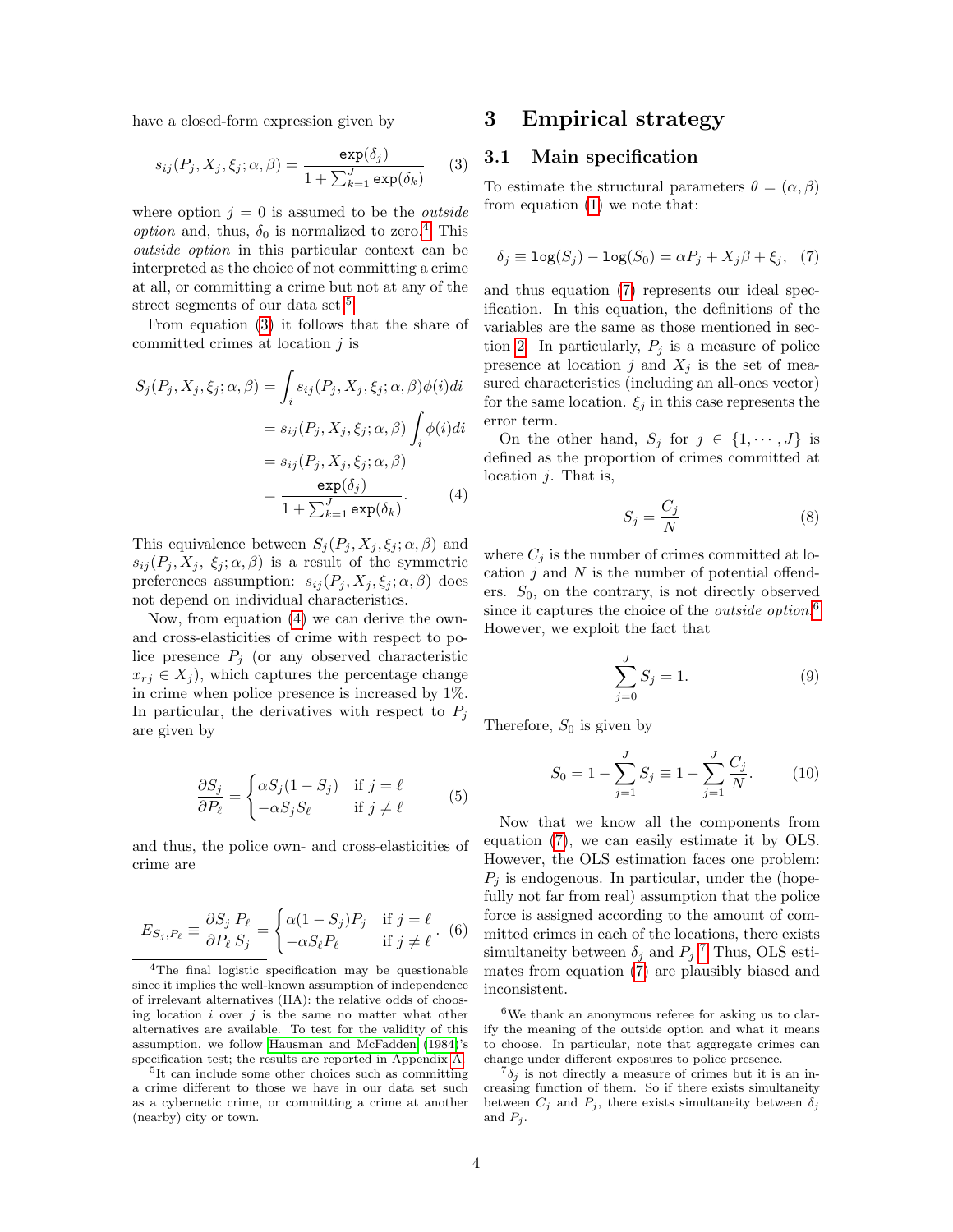## 3.2 Dealing with endogeneity: Two-Stage Least Squares (TSLS)

In 2016, [Blattman et al.](#page-10-0) [\(2021\)](#page-10-0) along with the National Police of Colombia and the Mayor's Office of Bogot´a, designed and implemented a multi-arm security experiment at the level of street segments. Two different types of intervention were randomly delivered: 1) an increased police patrol time, and 2) an improvement of the delivery of city services (street ligthing and cleanup) [Blattman et al.](#page-10-0) [\(2021\)](#page-10-0). In particular, starting in January 2016 and during 8 months, 756 out of 1,919 street segments labeled as crime hot spots - out of the 136,984 street segments of the city - received a doubled patrolling time (92-167 minutes of police patrol per day) [Blattman et al.](#page-10-0) [\(2021\)](#page-10-0). Also, in March 2016, 201 of the 1,919 hot spots received more intensive street light repair and cleaning [Blattman et](#page-10-0) [al.](#page-10-0)  $(2021).<sup>8</sup>$  $(2021).<sup>8</sup>$  $(2021).<sup>8</sup>$  $(2021).<sup>8</sup>$  In this work, we exploited the assignment to the first type of treatment to instrument the police presence  $P_j$  and identify the structural parameters of interest. That is, we estimate equation [\(7\)](#page-3-4) by TSLS.

Following [Imbens and Angrist](#page-11-18) [\(1994\)](#page-11-18) and [Angrist and Imbens](#page-10-3) [\(1995\)](#page-10-3), the necessary assumptions for the treatment assignment, Z, to be a valid instrument are: 1) independence, 2) exclusion restriction, 3) rank condition (relevance), and 4) monotonicity (no defiers). First, given that the police patrol treatment was randomly assigned within the hot spot street segments,  $Z$  is plausibly independent of the potential outcomes (crime shares ratios) and the potential treatment status (police patrol time) once it is controlled for the hot spot label status (i.e.,  $1\{j$  is a crime hot spot $\} \in$  $X_i$ ) [Blattman et al.](#page-10-0) [\(2021\)](#page-10-0). Second, since the treatment arm that we consider in this paper only determines police patrol time, it is plausible that Z only affects  $\delta_j$  through  $P_j$ . Third, according to the findings of [Blattman et al.](#page-10-0) [\(2021\)](#page-10-0) the "police complied with their new orders for the full 8 months." Thus, rank condition is plausible and has been already verified. Fourth, given that the police officers were monitored via GPS every 30 seconds and police officers (and workers in general) plausibly double their efforts in a task only when they are ordered or incentivized to do so, it is reasonable that the monotonicity condition holds.[9](#page-4-1) Furthermore, the experimental designed

<span id="page-4-0"></span><sup>8</sup>For further information about the different treatment arms see [Blattman et al.](#page-10-0) [\(2021\)](#page-10-0).

in [Blattman et al.](#page-10-0) [\(2021\)](#page-10-0) intended that the patrol time of untreated streets remained the same, which was empirically verified by the authors.

Therefore, TSLS estimates of  $\theta$  are consistent. In particular,  $\alpha$  is identified by  $\hat{\alpha}^{TSLS}$  and it captures a weighted average of all the possible perunit causal responses of  $\delta_j$  to a marginal change in  $P_j$  caused by Z [Angrist and Imbens](#page-10-3) [\(1995\)](#page-10-3).<sup>[10](#page-4-2)</sup>

## 3.3 Selecting location characteristics - Double Selection

In general, city locations might have several characteristics that can influence the presence of crime. Also, potential criminal offenders might base their crime-location choice not only on the individual location characteristics, but on combinations or interactions of them. That makes the number of possible candidates to be included in  $X_i$  vast and, thus, ad hoc or intuition-based variable selection unfeasible. Hence, to select the variables that should be included in  $X_i$  we implemented the double selection methodology of [Belloni, Cher](#page-10-4)[nozhukov, and Hansen](#page-10-4) [\(2014\)](#page-10-4).

Following [Belloni et al.](#page-10-4) [\(2014\)](#page-10-4), we first (separately) ran a regularized lasso over the following two equations

<span id="page-4-4"></span><span id="page-4-3"></span>
$$
\delta_j = \tilde{X}_j \gamma + \mu_j,\tag{11}
$$

$$
P_j = \tilde{X}_j \vartheta + \lambda_j,\tag{12}
$$

where  $\delta_i$  and  $P_i$  are the dependent and independent variables from equation [\(7\)](#page-3-4), respectively, and  $\tilde{X}_j$  is a vector of variables that includes all the available and exogenous location features and all their second degree interaction terms (i.e.,  $x_{kj} \times x_{rj} \forall k, r$ .  $\gamma$  and  $\vartheta$  are vectors of coefficients associated to  $\tilde{X}_j$  in each equation, while  $\mu_j$  and  $\lambda_j$ are the error terms.

Lasso algorithm applied to equations [\(11\)](#page-4-3) and [\(12\)](#page-4-4) selects the relevant location features that predict the outcome variable  $\delta_j$  and the police presence  $P_i$ , respectively. Given the selected variables from both estimations, we then estimated equa-tion [\(7\)](#page-3-4) by TSLS using  $X_j = \tilde{X}_j^{DS,\delta} \cup \tilde{X}_j^{DS,P}$ , where  $\tilde{X}_j^{DS,\delta}$  and  $\tilde{X}_j^{DS,P}$  are the set of Lassoselected location characteristics from equations [\(11\)](#page-4-3) and [\(12\)](#page-4-4).

<span id="page-4-1"></span><sup>9</sup>That is, only treated segments received increased pa-

trol time. Control segments remained the same.

<span id="page-4-2"></span><sup>10</sup>For more technical details check [Angrist and Imbens](#page-10-3) [\(1995\)](#page-10-3).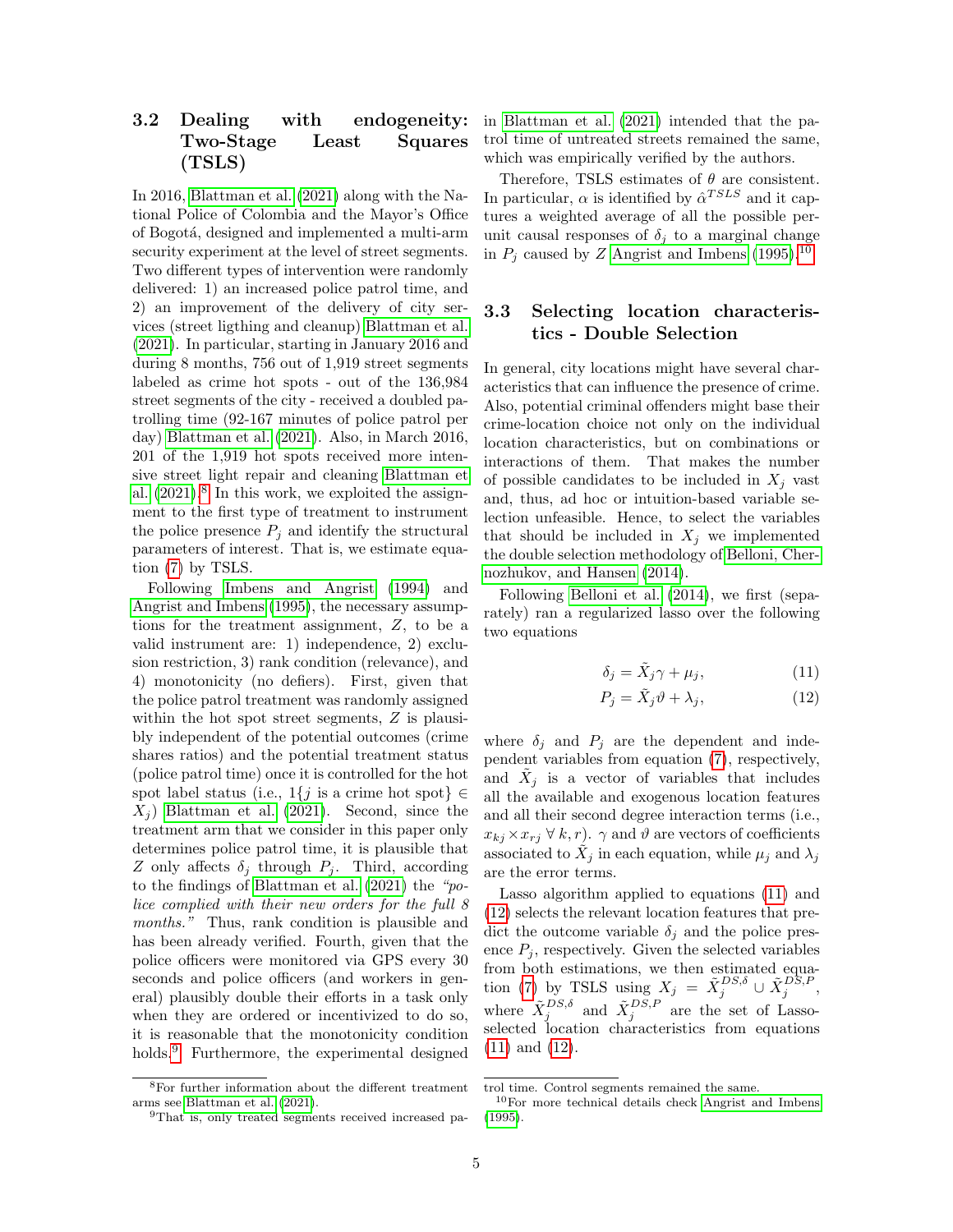## 4 Data

In this work, we used the data set used by [Blattman et al.](#page-10-0) [\(2021\)](#page-10-0) in their study. In particular, we use their data on violent, property, and total criminal official records at the quadrant level (i.e., an administrative and irregular subdivision of the city used for assigning police shifts; two police officers per quadrant per shift) that occurred in Bogotá D.C. during 2016. We also took information for the following characteristics at the quadrant level: proportion of paved street segments, proportion of street segments in use by industry and commerce, proportion of street segments in use by services, proportion of low income street segments, proportion of middle income street segments, proportion of high income street segments, average distance from each street segment to the nearest shopping center, average distance from each street segment to the nearest education center, average distance from each street segment to the nearest park or recreational center, average distance from each street segment to the nearest religious center, average distance from each street segment to the nearest health center, average distance from each street segment to the nearest services center (e.g., justice), average length of street segments, the average built meters per meter of street segment of length 100 meters around each street segment, and the proportion of street segments labeled as crime hot spots. Lastly, we take information on the average minutes of police patrol time that each segment received and the proportion of street segments assigned to increased patrol time within each quadrant.

Provided with this data set, we estimated three versions of equation [\(7\)](#page-3-4): one for violent crimes, another for property crimes, and a last one for total crimes. To construct each crime-specific  $\delta_i$ , we assumed that the number of potential criminal offenders is given by the estimated number of unemployed (actively job-seeking or inactive) people aged 12 to 60 in the period of interest. N is calculated using the public data of unemployment and population projections of the (Colombian) National Administrative Statistics Depart-ment (DANE from its Spanish initials).<sup>[11](#page-5-0)</sup> On the other hand,  $P_i$  is given by average minutes of po-lice patrol time (from [Blattman et al.](#page-10-0)  $(2021)$ ),  $Z_i$ is the proportion of treated street segments, and  $X_i$  is selected from the list of variables (and their quadratic interactions) mentioned above.

Descriptive statistics of these variables at the

quadrant level (1,050 spatial units) are presented in Table [1.](#page-5-1) Panel A reports descriptive statistics of the reported crime within each quadrant during 2016, panel B reports descriptive statistics of the average police patrol time in minutes within each quadrant, and panel C reports descriptive statistics of the average characteristics of the street segments within each quadrant. As can be seen, property crimes seem to be more frequent than violent crimes. On average there were reported 11.98 violent crimes, 24.07 property crimes, and a total of 36.05 crimes. These types of crimes ranged between 0 to 70, 0 to 149, and 0 to 157, respectively. This depicts the high heterogeneity that exists in terms of security in Bogotá D.C. Panel B, on the other hand, shows that on average the patrol time received by the street segments within each quadrant is about 46 minutes. However, this time varies from 4.98 to 711.23. This again reflects the high heterogeneity of the security in the city. Lastly, panel C reports summary statistics of the variables to be added to the vector  $X_i$ .

Table 1: Descriptive statistics of Bogotá D.C.'s quadrants (2016)

<span id="page-5-1"></span>

|                                                                                                              | N     | Mean   | SD     | Min      | Max      |
|--------------------------------------------------------------------------------------------------------------|-------|--------|--------|----------|----------|
| A. Reported crimes                                                                                           |       |        |        |          |          |
| Violent crimes                                                                                               | 1,050 | 11.98  | 8.61   | $\bf{0}$ | 70       |
| Property crimes                                                                                              | 1,050 | 24.07  | 17.92  | $\Omega$ | 149      |
| Total crimes                                                                                                 | 1,050 | 36.05  | 21.45  | 0        | 157      |
| <b>B.</b> Police presence                                                                                    |       |        |        |          |          |
| Avg. police patrol time (minutes)                                                                            | 1,050 | 46.46  | 51.89  | 4.98     | 711.23   |
| C. Quadrant characteristics                                                                                  |       |        |        |          |          |
| Avg. dist. to nearest shopping center                                                                        | 1,050 | 740.03 | 708.45 | 21.72    | 4,686.01 |
| Avg. dist. to nearest education center                                                                       | 1,050 | 320.15 | 237.79 | 55.98    | 2,767.30 |
| Avg. dist. to nearest park/recreational center                                                               | 1,050 | 682.03 | 392.87 | 37.57    | 2,855.38 |
| Avg. dist. to nearest religious center                                                                       | 1,050 | 502.66 | 367.24 | 28.90    | 3.829.53 |
| Avg. dist. to nearest health center                                                                          | 1.050 | 952.91 | 716.71 | 55.56    | 7,499.75 |
| Avg. dist. to nearest additional services center                                                             | 1.050 | 700.01 | 577.79 | 39.38    | 5,193.83 |
| Avg. length of street segments                                                                               | 1.050 | 64.33  | 23.35  | 21.52    | 263.38   |
| Avg. built meters per meter of street segment                                                                | 1,050 | 22.728 | 13.601 | 2.66     | 148,750  |
| Prop. of paved street segments                                                                               | 1.050 | 0.98   | 0.04   | 0.51     | 1.00     |
| Prop. of street segments zoned for industry/commerce                                                         | 1.050 | 0.25   | 0.22   | 0.00     | 1.00     |
| Prop. of street segments zoned for service sector                                                            | 1,050 | 0.09   | 0.15   | 0.00     | 1.00     |
| Prop. of high income street segments                                                                         | 1.050 | 0.08   | 0.26   | 0.00     | 1.00     |
| Prop. of middle income street segments                                                                       | 1.050 | 0.45   | 0.48   | 0.00     | 1.00     |
| Prop. of hot spot street segments                                                                            | 1.050 | 0.03   | 0.06   | 0.00     | 1.00     |
| Prop. of treated hot spot street segments                                                                    | 1.050 | 0.01   | 0.03   | 0.00     | 0.50     |
| Missing Minishlands she and done land mini-constructed from the composition of constants of the column later |       |        |        |          |          |

Notes: Variables at the quadrant level were constructed from the aggregation or averaging of the original data set variables at the level of stress term in the constructed from the constructed compared at the level of str atenagea. I mas, salimiary basisates for tinese interest operations and the monday of the average of the variable. An average of a dichotomous variable is reported as a proportion. Distance measured in meters. Aver, A vera

Figure [4](#page-12-6) reports scatter plots – and their respective linear regression fit line – of the logarithm of the reported crimes against the logarithm of the police patrol time. This can be thought as a first naive approximation to the estimation of the police elasticity of crime.[12](#page-5-2) The figure shows that for violent crimes and total crimes, there is no relationship between the police presence and the reported crimes. OLS estimates for these two types of crimes are -0.02 and 0.02, respectively, and are not statistically significant. For property crimes, a

<span id="page-5-0"></span><sup>11</sup>Data available at <https://www.dane.gov.co/>.

<span id="page-5-2"></span><sup>12</sup>Since both dependent and independent variables are in logarithms, the slope of the relationship captures an elasticity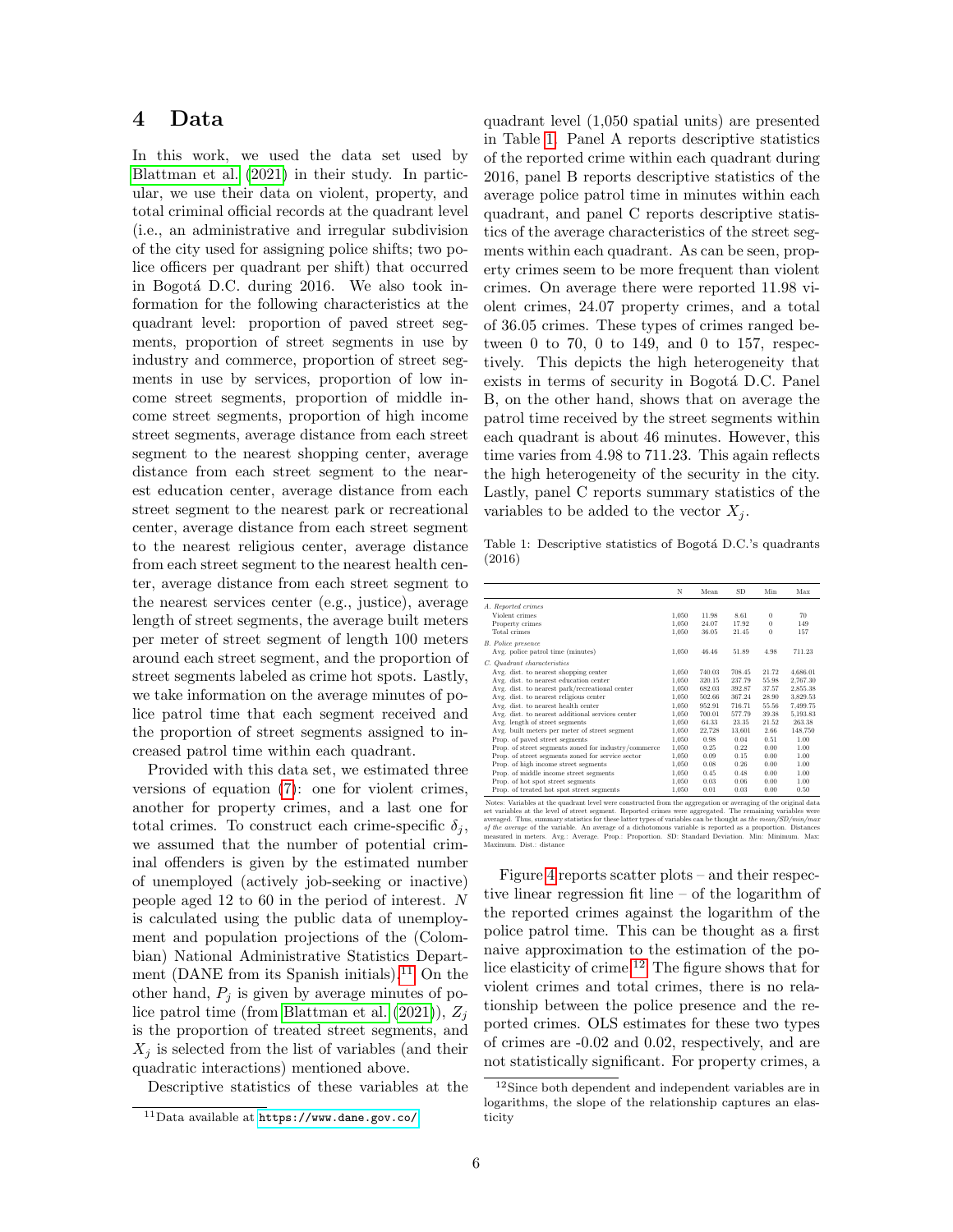marginally significant positive relationship 0.06 is found. This counterintuitive result suggests that, if any, the police elasticity of crime is positive. These results, however, might be driven by the simultaneity that exists between crimes and police presence, and therefore, justify the need to account for endogeneity as was discussed in section [3.](#page-3-7)



Figure 1: Scatter plots of the logarithm of each type of crime against the logarithm of the average patrol time within each quadrant. Linear fit displayed by the black dashed line. These graphs display a naive calculation of the police elasticity of crime. OLS coefficient estimates reported at the top-right corner of each graph. <sup>∗</sup>p<0.1; ∗∗p<0.05; ∗∗∗p<0.01. Source: Own elaboration.

## 5 Results

#### 5.1  $\alpha$  estimates

Table [2](#page-6-0) presents the estimated  $\alpha$  parameter of equation [\(7\)](#page-3-4) from different econometric methodologies for the three types of crimes mentioned in the previous section. Panel A and C display  $\alpha$ estimates from OLS and TSLS that control for covariates, respectively. Panels B and D display estimates from OLS and TSLS that control for the selected covariates from the double selection methodology. As can be seen, the estimates are fairly consistent across methodologies. We find that, on average, police presence has no effect on violent crimes. Second, we found that police presence has a negative impact on the utility of committing property and total crimes, as was expected. In particular, following our  $TSLS +$  double selection preferred methodology, we found that an increase in 1 minute of police patrol time in location  $j$  reduces, on average, 0.004 units of the utility of committing a property crime in that location. This effect is statistically significant at the 1% significance level. For total crimes, the coefficient is −0.004 and is statistically significant at the 5% significance level. However, it has to be noted that, given the lack of effect in violent crimes, this result is fundamentally driven by the effect found for property crimes.

Table 2:  $\alpha$  estimates from different econometric methodologies

<span id="page-6-0"></span>

|                                                                                                                                                                                                                                                                                                                                                                                                                                                                                                                                                                                                                                                                                                                                                                                                                                                                                                                                                                                                                                                                                                                                                                                                                                                                                             | Violent Crimes<br>(1) | <b>Property Crimes</b><br>(2) | <b>Total Crimes</b><br>(3) |
|---------------------------------------------------------------------------------------------------------------------------------------------------------------------------------------------------------------------------------------------------------------------------------------------------------------------------------------------------------------------------------------------------------------------------------------------------------------------------------------------------------------------------------------------------------------------------------------------------------------------------------------------------------------------------------------------------------------------------------------------------------------------------------------------------------------------------------------------------------------------------------------------------------------------------------------------------------------------------------------------------------------------------------------------------------------------------------------------------------------------------------------------------------------------------------------------------------------------------------------------------------------------------------------------|-----------------------|-------------------------------|----------------------------|
| A. OLS                                                                                                                                                                                                                                                                                                                                                                                                                                                                                                                                                                                                                                                                                                                                                                                                                                                                                                                                                                                                                                                                                                                                                                                                                                                                                      |                       |                               |                            |
| $\alpha$ estimate                                                                                                                                                                                                                                                                                                                                                                                                                                                                                                                                                                                                                                                                                                                                                                                                                                                                                                                                                                                                                                                                                                                                                                                                                                                                           | $-0.001$              | $-0.003***$                   | $-0.002***$                |
|                                                                                                                                                                                                                                                                                                                                                                                                                                                                                                                                                                                                                                                                                                                                                                                                                                                                                                                                                                                                                                                                                                                                                                                                                                                                                             | (0.001)               | (0.001)                       | (0.001)                    |
|                                                                                                                                                                                                                                                                                                                                                                                                                                                                                                                                                                                                                                                                                                                                                                                                                                                                                                                                                                                                                                                                                                                                                                                                                                                                                             |                       |                               |                            |
| N                                                                                                                                                                                                                                                                                                                                                                                                                                                                                                                                                                                                                                                                                                                                                                                                                                                                                                                                                                                                                                                                                                                                                                                                                                                                                           | 1,026                 | 1,040                         | 1,047                      |
| Adj. $R^2$                                                                                                                                                                                                                                                                                                                                                                                                                                                                                                                                                                                                                                                                                                                                                                                                                                                                                                                                                                                                                                                                                                                                                                                                                                                                                  | 0.282                 | 0.348                         | 0.194                      |
| <b>B.</b> Double Selection                                                                                                                                                                                                                                                                                                                                                                                                                                                                                                                                                                                                                                                                                                                                                                                                                                                                                                                                                                                                                                                                                                                                                                                                                                                                  |                       |                               |                            |
| $\alpha$ estimate                                                                                                                                                                                                                                                                                                                                                                                                                                                                                                                                                                                                                                                                                                                                                                                                                                                                                                                                                                                                                                                                                                                                                                                                                                                                           | $-0.001$              | $-0.002***$                   | $-0.002***$                |
|                                                                                                                                                                                                                                                                                                                                                                                                                                                                                                                                                                                                                                                                                                                                                                                                                                                                                                                                                                                                                                                                                                                                                                                                                                                                                             | (0.001)               | (0.001)                       | (0.001)                    |
| N                                                                                                                                                                                                                                                                                                                                                                                                                                                                                                                                                                                                                                                                                                                                                                                                                                                                                                                                                                                                                                                                                                                                                                                                                                                                                           | 1,018                 | 1.018                         | 1.018                      |
| Adj. $R^2$                                                                                                                                                                                                                                                                                                                                                                                                                                                                                                                                                                                                                                                                                                                                                                                                                                                                                                                                                                                                                                                                                                                                                                                                                                                                                  | 0.316                 | 0.404                         | 0.225                      |
| C. TSLS                                                                                                                                                                                                                                                                                                                                                                                                                                                                                                                                                                                                                                                                                                                                                                                                                                                                                                                                                                                                                                                                                                                                                                                                                                                                                     |                       |                               |                            |
| $\alpha$ estimate                                                                                                                                                                                                                                                                                                                                                                                                                                                                                                                                                                                                                                                                                                                                                                                                                                                                                                                                                                                                                                                                                                                                                                                                                                                                           | $-0.002$              | $-0.005***$                   | $-0.003**$                 |
|                                                                                                                                                                                                                                                                                                                                                                                                                                                                                                                                                                                                                                                                                                                                                                                                                                                                                                                                                                                                                                                                                                                                                                                                                                                                                             | (0.001)               | (0.002)                       | (0.001)                    |
| N                                                                                                                                                                                                                                                                                                                                                                                                                                                                                                                                                                                                                                                                                                                                                                                                                                                                                                                                                                                                                                                                                                                                                                                                                                                                                           | 1,026                 | 1,040                         | 1,047                      |
| Adj. $\mathbb{R}^2$                                                                                                                                                                                                                                                                                                                                                                                                                                                                                                                                                                                                                                                                                                                                                                                                                                                                                                                                                                                                                                                                                                                                                                                                                                                                         | 0.277                 | 0.338                         | 0.189                      |
| $D. TSLS + Double Selection$                                                                                                                                                                                                                                                                                                                                                                                                                                                                                                                                                                                                                                                                                                                                                                                                                                                                                                                                                                                                                                                                                                                                                                                                                                                                |                       |                               |                            |
| $\alpha$ estimate                                                                                                                                                                                                                                                                                                                                                                                                                                                                                                                                                                                                                                                                                                                                                                                                                                                                                                                                                                                                                                                                                                                                                                                                                                                                           | $-0.003$              | $-0.004***$                   | $-0.004**$                 |
|                                                                                                                                                                                                                                                                                                                                                                                                                                                                                                                                                                                                                                                                                                                                                                                                                                                                                                                                                                                                                                                                                                                                                                                                                                                                                             | (0.002)               | (0.002)                       | (0.001)                    |
| N                                                                                                                                                                                                                                                                                                                                                                                                                                                                                                                                                                                                                                                                                                                                                                                                                                                                                                                                                                                                                                                                                                                                                                                                                                                                                           | 1,018                 | 1.018                         | 1.018                      |
| Adj. $R^2$                                                                                                                                                                                                                                                                                                                                                                                                                                                                                                                                                                                                                                                                                                                                                                                                                                                                                                                                                                                                                                                                                                                                                                                                                                                                                  | 0.307                 | 0.396                         | 0.216                      |
| Notes: $p<0.1$ ; $p<0.05$ ; $***p<0.01$ . Heteroskedasticity robust standard errors in<br>parentheses (HC3 for panels A to C, HC1 for panel D (see Zeileis (2004) for technical<br>details)). All four estimations included a vector of covariates. For panels A and C the<br>following covariates were included: proportion of paved street segments, proportion of<br>street segments in use by industry and commerce, proportion of street segments in use<br>by services, proportion of low income street segments, proportion of middle income<br>street segments, proportion of high income street segments, average distance from<br>each street segment to the nearest shopping center, average distance from each street<br>segment to the nearest education center, average distance from each street segment to<br>the nearest park or recreational center, average distance from each street segment to<br>the nearest religious center, average distance from each street segment to the nearest<br>health center, average distance from each street segment to the nearest services center<br>(e.g., justice), average length of street segments, the average built meters per meter of<br>street segment of length 100 meters around each street segment, and the proportion |                       |                               |                            |

These results contrast with those found by [Blattman et al.](#page-10-0) [\(2021\)](#page-10-0). In particular, they found that doubling the police patrol time has no impact on property and overall crimes. Also, in their basic TSLS specification, using as dependent variable the level of crime, they found no effect of police patrol time on overall crimes unless they interact it with the baseline crime. These differences between their and our results might be driven either by: 1) differences in the definition of the dependent variable, given that they used the levels of crime while we used a log-ratios of crime shares that depend on the definition of  $N$ ; 2) differences in the statistical power, given that they only estimated the impact for hot spot street segments, while we estimated it for all quadrants in the city, or 3) differences in the unit of analysis, given that they estimated the impact for street segments, where the crime reports might be low, and we estimated the impact for quadrants, where crime reports are greater by definition. It has also to be noted that they use inverse probability weighting in their estimations to correct for endogenous exposure to spillovers, as well as randomization inference to correct for fuzzy clustering [Blattman et al.](#page-10-0) [\(2021\)](#page-10-0). Our results, however, are fairly robust to specifications and strongly suggest a negative impact of police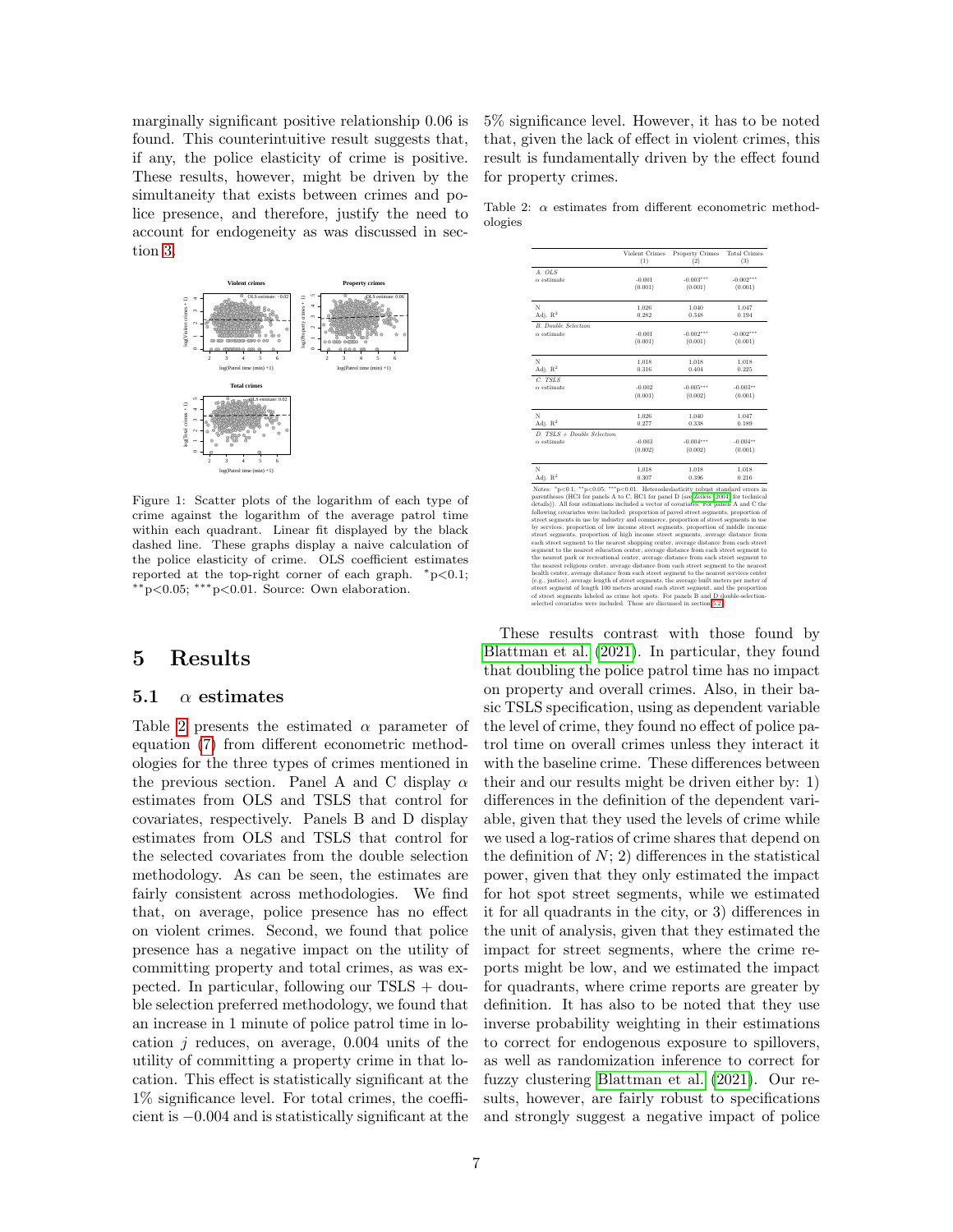patrol time on crime.

It is to be noted that when TSLS estimates are invalid, OLS estimates provide suggestive information of the true impact of police presence on crime. In particular, note that, given the simultaneity that exists between crime and police presence, OLS estimates are downward biased.[13](#page-7-1) Therefore, panels A and B of Table [2](#page-6-0) report a lower bound of the real impact of police presence on the utility - and thus on the occurrence - of committing a crime. Also, note that in this work we assumed that the number of potential criminals is given by the number of unemployed people aged 12 to 60, which results in a conservative share of crimes in each of the city locations. Thus, we are confident that the reported TSLS estimates, which are relatively close to the OLS estimates, are informative enough and general conclusions can be obtained from them.

#### <span id="page-7-0"></span>5.2 Selected variables

Table [3](#page-7-2) shows the estimated dependence of utility on observables before any variable selection. Some results are quite intuitive. For instance, the coefficients on the average distance to a shopping center, education center or nearest health center are negative. These might reflect the fact that close to these places there is usually more mobility and human interaction. In contrast, the coefficient on the average distance to a religious center is positive suggesting the relevance of other determinants of crime associated with religious beliefs and respect of certain norms. As expected, violent crimes depend negatively on middle- and high- income street segments, while property crimes depend positively on these same features.

Now, when double selection is used to select the most predictive variables of  $\delta_j$  for property crimes (i.e., utility of crime) only two variables are chosen: average distance to the nearest shopping center and average distance to the nearest shopping center interacted with proportion of paved segments (see Table [4\)](#page-7-3). However, neither is statistically significant. Moreover, in the case of violent crimes or total crimes, none are selected. These results highlight the importance of pursuing a datadriven specification appropriate for our problem.

In contrast, double selection of the variables that predict our measure of police patrolling se-

Table 3: TSLS β estimates for covariates in their base form

<span id="page-7-2"></span>

|                                                         | Violent Crimes<br>(1) | Property Crimes<br>(2) | <b>Total Crimes</b><br>(3) |
|---------------------------------------------------------|-----------------------|------------------------|----------------------------|
| Avg. dist. to nearest shopping center                   | $-0.00004$            | $-0.0005***$           | $-0.0003***$               |
|                                                         | (0.00005)             | (0.00005)              | (0.00004)                  |
| Avg. dist. to nearest education center                  | $-0.001***$           | $-0.0001$              | $-0.0002"$                 |
|                                                         | (0.0001)              | (0.0001)               | (0.0001)                   |
| Avg. dist. to nearest park/recreational center          | 0.0001                | 0.0001                 | 0.0001                     |
|                                                         | (0.0001)              | (0.0001)               | (0.0001)                   |
| Avg. dist. to nearest religious center                  | $0.0002***$           | $0.0002***$            | $0.0003***$                |
|                                                         | (0.0001)              | (0.0001)               | (0.0001)                   |
| Avg. dist. to nearest health center                     | $-0.00001$            | $-0.0001*$             | $-0.0001**$                |
|                                                         | (0.00004)             | (0.00005)              | (0.00004)                  |
| Avg. dist. to nearest additional services center center | $-0.00001$            | $-0.0001$              | $-0.00004$                 |
|                                                         | (0.00005)             | (0.0001)               | (0.00005)                  |
| Avg. length of street segments                          | $-0.003***$           | $-0.002$               | $-0.005***$                |
|                                                         | (0.001)               | (0.002)                | (0.002)                    |
| Avg. built meters per meter of street segment           | $0.00001***$          | 0.00000                | $0.00000$ <sup>*</sup>     |
|                                                         | (0.00000)             | (0.00000)              | (0.00000)                  |
| Prop. of payed segments                                 | 0.609                 | 0.801                  | 1.319                      |
|                                                         | (0.716)               | (0.790)                | (0.841)                    |
| Prop. of street segments zoned for industry/commerce    | 0.149                 | $0.416**$              | $0.295*$                   |
|                                                         | (0.191)               | (0.178)                | (0.165)                    |
| Prop. of street segments zoned for service sector       | $-1.140***$           | 0.077                  | $-0.130$                   |
|                                                         | (0.211)               | (0.215)                | (0.192)                    |
| Prop. of high income street segments                    | $-0.719***$           | $0.403***$             | 0.087                      |
|                                                         | (0.115)               | (0.129)                | (0.114)                    |
| Prop. of middle income street segments                  | $-0.171$ **           | $0.423***$             | $0.228***$                 |
|                                                         | (0.076)               | (0.080)                | (0.071)                    |
| Prop. of hot spot street segments                       | $-0.129$              | 1.287                  | 0.953                      |
|                                                         | (0.615)               | (0.937)                | (0.832)                    |
| Constant                                                | $-11.608***$          | $-11.163***$           | $-11.089***$               |
|                                                         | (0.759)               | (0.828)                | (0.873)                    |
| N                                                       | 1.026                 | 1.040                  | 1.047                      |
| Adjusted $R^2$                                          | 0.277                 | 0.338                  | 0.189                      |

Notes: "p<0.1; ""p<0.05; ""p<0.01. Heteroskedasticity robust standard errors in parentheses (HC3). Parameter estimates reported for covariates in their base form regardless of their selection by the double selection metho

Table 4: TSLS  $\beta$  estimates for double-selection selected covariates that predict  $\delta_j$ 

<span id="page-7-3"></span>

|                                        | Violent Crimes | <b>Property Crimes</b><br>$^{(2)}$ | <b>Total Crimes</b><br>$\left 3\right>$ |
|----------------------------------------|----------------|------------------------------------|-----------------------------------------|
| Avg. dist. to nearest shopping center  | ٠              | $-0.001$                           | ٠                                       |
|                                        | ٠              | (0.001)                            | ٠                                       |
| Avg. dist. to nearest shopping center× | ٠              | $-0.0001$                          | ٠                                       |
| Prop. of paved segments                | ٠              | (0.001)                            | ٠                                       |
| N                                      | 1.018          | 1.018                              | 1.018                                   |
| Adi. $R^2$                             | 0.307          | 0.396                              | 0.216                                   |

lects 89 variables: one linear variable and 88 quadratic variables. These selected variables are reported in Table [5.](#page-8-0) The selection of that great amount of variables suggests that police patrolling is assigned strategically. It does not only depend on crime incidence, but also on many other complex features such as those quadratic terms reported in Table [5.](#page-8-0) This result further motivates future work to determine not only which quadratic terms, but which more complex features (third-, fourth-, etc. degree variables), might determine police patrol deployment and crime.

#### 5.3 Police elasticity of crime

Our most important results from a public policy perspective are the estimation of the own- and cross-elasticities of crime to patrolling time at different locations, which captures the percentage change in crime that results from a 1% increase in the police patrol time that a location receives. To the extent of our knowledge the estimation of these statistics in a properly identified structural model of crime location is new in the literature. Given the estimated parameters from our preferred TSLS + double selection methodology, we follow equation [\(6\)](#page-3-8) to calculate own- and cross-elasticities.

The first panel of Figure [2](#page-8-1) reports the own- elas-

<span id="page-7-1"></span><sup>13</sup>Note that if the impact of police on crime is negative and the impact of crime on police is positive, OLS estimates that ignore the simultaneity just combine both effects into one. That is, a positive and a negative effect are averaged, yielding a less negative (or even a positive) result.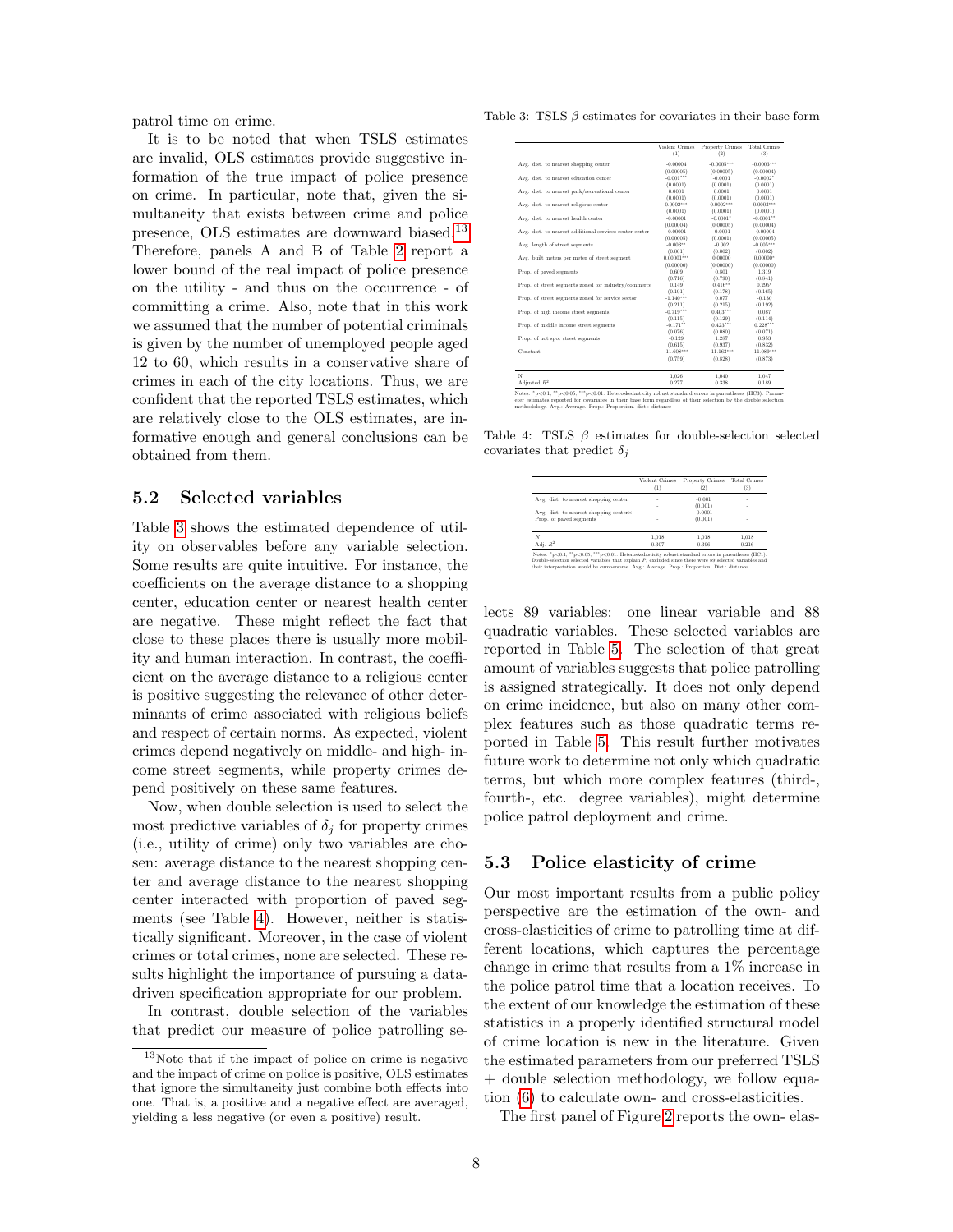<span id="page-8-0"></span>

Table 5: Double-selection selected covariates that predict  $P_j$ 

ticity distribution across all locations. For violent crimes the elasticity is, on average, −0.11. That is, a 10% increase in patrolling time in a quadrant reduces crime, on average across all quadrants, by 1.1% in that quadrant. The effect on property crime is twice as large, which seems consistent with intuition. In contrast to the results reported [Blattman et al.](#page-10-0) [\(2021\)](#page-10-0) our results do show a significant and public policy relevant causal effect impact of police patrolling intensity on crime reduction.

The second panel of Figure [2](#page-8-1) is also interesting. By construction, it implies that crime location are substitutes in response to police patrolling (positive average police cross-elasticity). Hence, our model is biased in favor of a hypothesis that has been at the center of the discussion in the criminology literature: crime is displaced rather than reduced in respond to police presence. Our results are probably a biased estimate of this hypothesis and suggest that, if anything, crime displacement is negligible (not only on average).

## <span id="page-8-5"></span>6 Policy scenarios

A great advantage of using structural models of social phenomena is the ability, conditional to the prior that the model is an accurate description of reality, to study alternative policy scenarios (doing, in the language of computer scientists, causal theory, see [Pearl](#page-11-19) [\(2019\)](#page-11-19)). The question we now want to answer is: What would have been the number of crimes had police patrols pursued four

<span id="page-8-1"></span>

(b) Cross police elasticity of crime

Figure 2: Distribution of the own and police cross-elasticity of crime across quadrants for Bogotá. Elasticities separately displayed for violent crimes, property crimes, and total crimes. Vertical dashed lines represent mean elasticities. Mean and standard deviation of elasticities reported in each graph. Source: Own elaboration.

different strategies?<sup>[14](#page-8-2)</sup>: (1) uniform time (each segment receives 33.82 minutes of patrol time inde-pendently of any characteristic)<sup>[15](#page-8-3)</sup>; (2) time spent proportional to historic crime rates per segment, (3) Police patrol time set to a minimum for all the quadrants and the residual time (i.e., the difference between the observed time and the minimum time) is reassigned such that quadrants that report both the highest levels of crime and the highest police elasticity of crime receive their initial police patrol time plus an  $x\%$  increase, where  $x \in \{0, 10, 20, 30, 40, 50, 60, 70, 80, 90, 100\}^{16}$  $x \in \{0, 10, 20, 30, 40, 50, 60, 70, 80, 90, 100\}^{16}$  $x \in \{0, 10, 20, 30, 40, 50, 60, 70, 80, 90, 100\}^{16}$ ; and

<span id="page-8-2"></span><sup>14</sup>Note that we did not study optimal patrolling routes. We focused on the impact of policy presence measured as the time spent at quadrants which is the only effect we can study due to our experimental data and identification strategy. For a review study on the patrol routing problem see [Dewinter, Vandeviver, Vander Beken, and Witlox](#page-11-20) [\(2020\)](#page-11-20).

<span id="page-8-3"></span> $1533.82$  is the total observed patrol time divided by the number of quadrants.

<span id="page-8-4"></span><sup>16</sup>This additional time is indirectly reduced in quadrants that are both less insecure and less elastic, such that the total patrolling time across the city remains constant.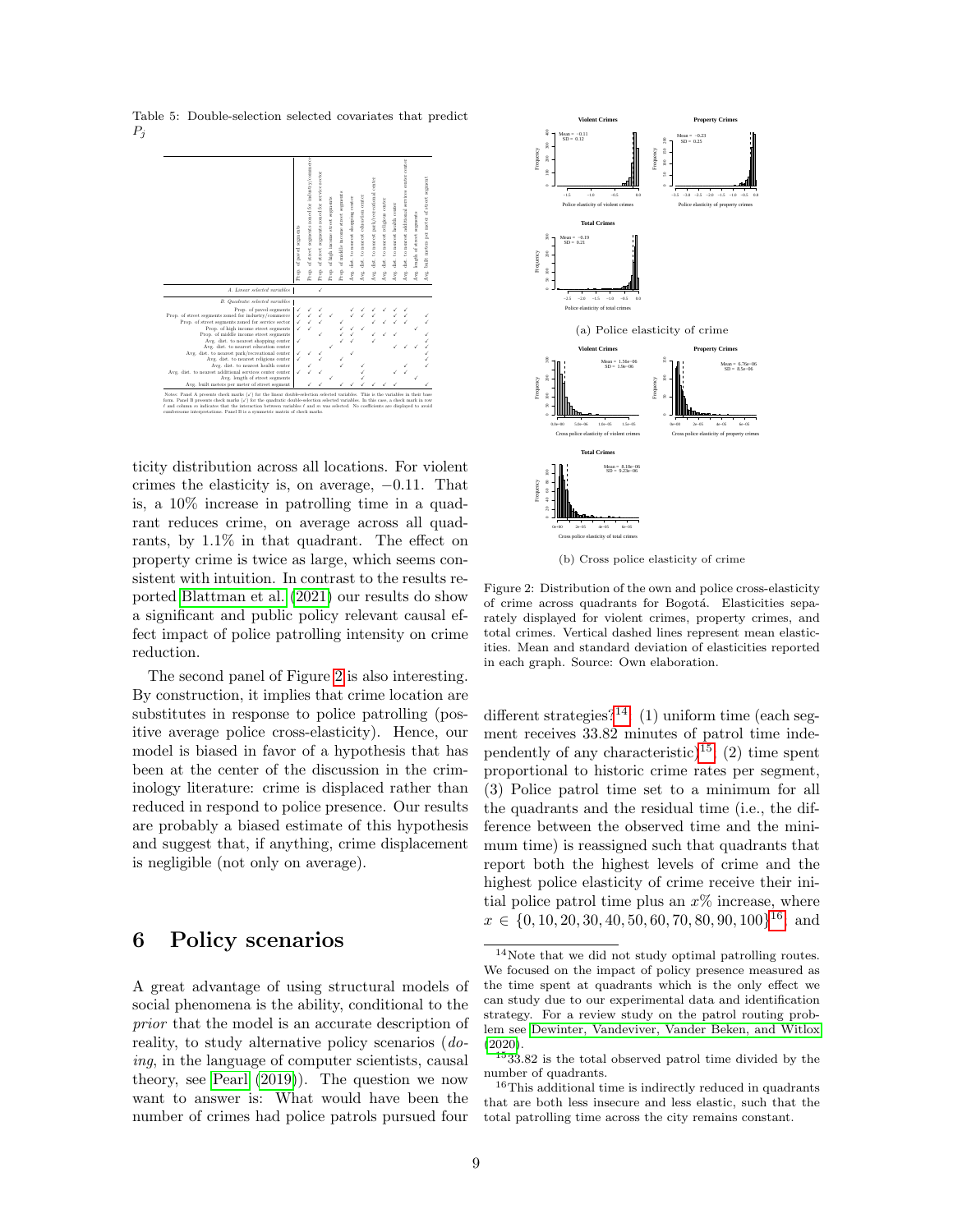(4) police patrol time set to a minimum for all the quadrants and the residual time is reassigned using a recursive algorithm such that a 1% increase of additional patrol time is given to the quadrant, with the highest level of elasticities and crime. Then the new elasticities and crime are recalculated and the process repeated until no residual time is left over. For a detailed explanation of these last two reassignment methodologies, see Appendix [B.](#page-12-8) An important characteristic of all policy scenarios is that, by construction, the economic costs of all of them is roughly the same as the baseline (see Table [6,](#page-10-5) Base scenario), the current police patrolling strategy. Since the outcome is measured in terms of their average effect on crime, then our policy scenarios measure efficiency gains, due to a better police-time reassignment, on the city.[17](#page-9-0)

Panel A of Table [6](#page-10-5) shows the average observed crimes and the in-sample fit of the model in terms of the average predicted crimes, respectively. As can be seen, our model underestimates by approximately three events the average occurrence of crimes, and thus, can be regarded as a conservative and good enough representation of reality.

Panel B of Table [6](#page-10-5) shows what would have happened had the police been deployed under the four different policy scenarios. In the first place, the uniform-policing time distribution, which is the uninformed decision, results in more crime occurrences (compared to the predicted number of actual crimes). In the second place, proportional time results in basically the same levels of crime as those predicted by the model in the base scenario. We argue, this is probably the strategy most frequently used by the police in the city of Bogota<sup>t</sup> to allocate patrolling time.

The third policy scenario has a couple of lessons. First, provided that there are limited time resources (i.e., the total available time used by all police officers patrolling the city), there exists a trade-off between the number of quadrants that can benefit from an increase in police patrolling time and the magnitude of the increase itself. That is, the greater the percentage increase in time, the fewer quadrants receive such increase. Second, given this trade-off, it is better to increase by small percentages the police patrol time of most of the quadrants than increasing by a great percentage the police patrol time of just a few quadrants. Specifically, it seems that an effective way

<span id="page-9-0"></span><sup>17</sup>We thank an anonymous referee for asking us to clarify our measure of costs and benefits of policy scenarios. This motivated some of the exercises we did.

to reduce crime, compared to both the base scenario and the other percentage increases, is to reassign patrolling time from 30% to 40% of the quadrants that are less insecure and less elastic (i.e., that are the least affected by police patrol time) and reassign it to the other 60% - 70% of the quadrants such that they receive 20% more police patrol time. These results are depicted in Figure [3,](#page-10-6) which better displays the existing tradeoff and the optimal reallocation strategy to reduce each type of crime.

Finally, the fourth allocation strategy results in the lowest levels of crimes. This shows that there is room for much improvement in police patrolling allocation. For the sake of illustration, take the predicted base scenario as the base case. Switching from this scenario to the fourth policy scenario results in an average reduction of 0.43 in violent crimes per quadrant (out of 10.39) and of 1.29 (out of 21.33) of property crimes per quadrant. Since we have 1, 050 quadrants in the city, this implies a reduction of 451 violent crimes and 1, 354 property crimes for the whole city for the period of study (1 year). That is, informing the decision of police patrol deployment has important impacts on the security of the city without incurring in additional cos ts. Therefore, the results suggest that the gains from optimal strategies, such as those based in machine learning techniques, may be substantial and highly cost-effective.

## 7 Conclusions and Discussion

In this paper we used a unique experimental data set [Blattman et al.](#page-10-0) [\(2021\)](#page-10-0) at the scale of a big urban center, Bogotá, the capital city of Colombia with more than seven million people. This randomized controlled trial was specially tailored toward the identification of the casual effect of police patrolling on crime. Using this data set, we proposed an estimation strategy based on a random utility model of crime location choice, an underexploited model in the criminology literature. The model added sufficient structure to allow for the identification of agents' fundamental parameters, such as their perceived utility of committing a crime. Once preferences were identified from observable data, we computed the own- and crosselasticities of crime to time patrolling and we were able to evaluate alternative patrolling strategies. To the extent of our knowledge, both exercises are novel features in this literature, and are very relevant from a public policy perspective.

In this regard, our estimations showed an av-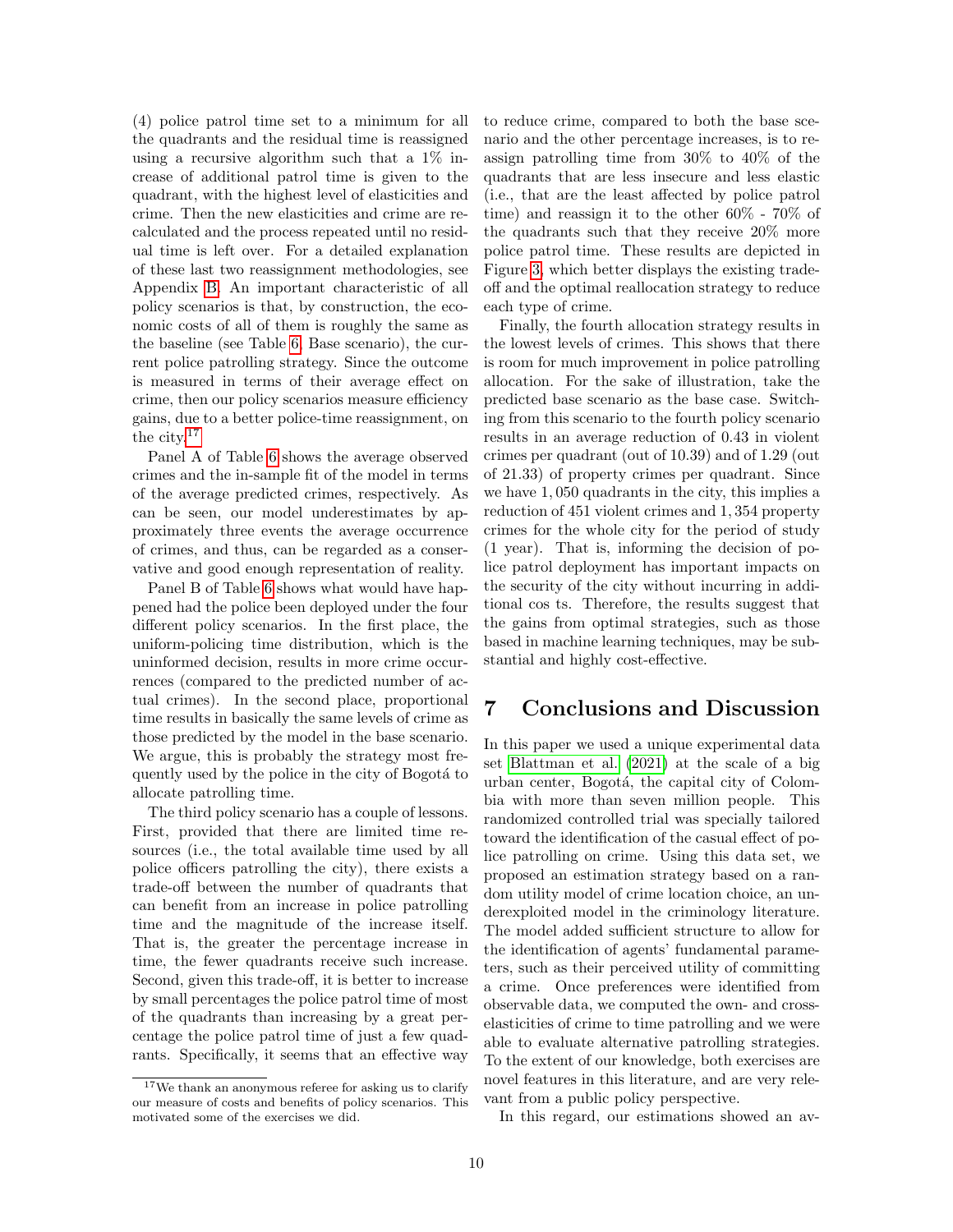<span id="page-10-5"></span>

|                                    | Violent Crimes |                      |                            | Property Crimes |                   |                          | <b>Total Crimes</b> |                    |                            |
|------------------------------------|----------------|----------------------|----------------------------|-----------------|-------------------|--------------------------|---------------------|--------------------|----------------------------|
|                                    | N              | Benefited O.<br>$\%$ | Predicted $#$<br>Mean (SD) | N               | Benefited O.<br>% | Predicted #<br>Mean (SD) | N                   | Benefited O.<br>%. | Predicted $#$<br>Mean (SD) |
|                                    |                |                      |                            |                 |                   |                          |                     |                    |                            |
| A. Base scenario                   |                |                      |                            |                 |                   |                          |                     |                    |                            |
| Observed                           |                | ٠                    | 12.31                      | ٠               | ×,                | 24.61                    | ٠                   | ä,                 | 36.92                      |
|                                    |                |                      | (8.51)                     |                 | ÷                 | (17.89)                  |                     | J.                 | (21.18)                    |
| Predicted                          |                | ÷.                   | 10.39                      | ÷.              | ÷                 | 21.33                    |                     | J.                 | 32.90                      |
|                                    |                | ٠                    | (4.12)                     |                 |                   | (9.90)                   |                     | i.                 | (9.44)                     |
| <b>B.</b> Counterfactual scenarios |                |                      |                            |                 |                   |                          |                     |                    |                            |
| Uniform                            | 544            | 53.43                | 10.68                      | 544             | 53.43             | 22.64                    | 544                 | 53.43              | 34.37                      |
|                                    |                |                      | (4.12)                     |                 |                   | (11.12)                  |                     |                    | (10.22)                    |
| Proportional time                  | 514            | 50.49                | 10.40                      | 511             | 50.19             | 21.73                    | 516                 | 50.68              | 33.39                      |
|                                    |                |                      | (4.15)                     |                 |                   | (11.03)                  |                     |                    | (11.03)                    |
| Reassignment 3                     |                |                      |                            |                 |                   |                          |                     |                    |                            |
| 0% increase (Base case)            | $\bf{0}$       | 0.00                 | 10.39                      | $\overline{0}$  | 0.00              | 21.33                    | $\bf{0}$            | 0.00               | 32.90                      |
|                                    |                |                      | (4.12)                     |                 |                   | (9.90)                   |                     |                    | (9.44)                     |
| 10% increase                       | 809            | 79.47                | 10.36                      | 776             | 76.23             | 21.23                    | 742                 | 72.89              | 32.89                      |
|                                    |                |                      | (4.06)                     |                 |                   | (9.70)                   |                     |                    | (9.37)                     |
| 20 % increase                      | 664            | 65.23                | 10.36                      | 621             | 61.00             | 21.20                    | 585                 | 57.47              | 32.93                      |
|                                    |                |                      | (4.06)                     |                 |                   | (9.63)                   |                     |                    | (9.47)                     |
| 30 % increase                      | 565            | 55.50                | 10.36                      | 514             | 50.49             | 21.20                    | 475                 | 46.66              | 33.01                      |
|                                    |                |                      | (4.05)                     |                 |                   | (9.64)                   |                     |                    | (9.64)                     |
| 40 % increase                      | 475            | 46.66                | 10.38                      | 427             | 41.94             | 21.25                    | 400                 | 39.29              | 33.08                      |
|                                    |                |                      | (4.09)                     |                 |                   | (9.71)                   |                     |                    | (9.81)                     |
| 50% increase                       | 421            | 41.36                | 10.38                      | 359             | 35.27             | 21.29                    | 339                 | 33.30              | 33.15                      |
|                                    |                |                      | (4.09)                     |                 |                   | (9.75)                   |                     |                    | (9.99)                     |
| 60 % increase                      | 371            | 36.44                | 10.39                      | 313             | 30.75             | 21.35                    | 293                 | 28.78              | 33.22                      |
|                                    |                |                      | (4.12)                     |                 |                   | (9.85)                   |                     |                    | (10.12)                    |
| 70% increase                       | 329            | 32.32                | 10.41                      | 277             | 27.21             | 21.40                    | 259                 | 25.44              | 33.29                      |
|                                    |                |                      | (4.16)                     |                 |                   | (9.94)                   |                     |                    | (10.20)                    |
| 80 % increase                      | 294            | 28.88                | 10.44                      | 252             | 24.75             | 21.44                    | 232                 | 22.79              | 33.41                      |
|                                    |                |                      | (4.21)                     |                 |                   | (10.01)                  |                     |                    | (10.51)                    |
| 90 % increase                      | 272            | 26.72                | 10.44                      | 221             | 21.71             | 21.53                    | 214                 | 21.02              | 33.46                      |
|                                    |                |                      | (4.23)                     |                 |                   | (10.13)                  |                     |                    | (10.64)                    |
| 100% increase                      | 245            | 24.07                | 10.45                      | 200             | 19.65             | 21.60                    | 192                 | 18.86              | 33.56                      |
|                                    |                |                      | (4.26)                     |                 |                   | (10.24)                  |                     |                    | (10.83)                    |
| Reassignment 4                     | 513            | 50.39                | 9.96                       | 538             | 52.84             | 20.04                    | 636                 | 62.47              | 32.00                      |
|                                    |                |                      |                            |                 |                   |                          |                     |                    |                            |
|                                    |                |                      | (2.80)                     |                 |                   | (5.97)                   |                     |                    | (5.43)                     |

Table 6: Counterfactual analysis of different types of police patrol assignments

Notes: For each type of crime in each counterfactual scenario, three columns are reported. The first one reports the number Notes: For each type of crime in each counterfactual scenario, three columns are reported. The first one reports the number of quadrants that receive more police patrol time than in the base scenario (benefited quadrants of quadrants that receive more police patrol time than in the base scenario (benefited quadrants from now on). The second one reports the percentage of benefited quadrants. These two columns are mainly useful to assess re one reports the percentage of benefited quadrants. These two columns are mainly useful to assess reassignment 3, for the rest are just informative of how many quadrants are better off in terms of time provided the new reas are just informative of how many quadrants are better off in terms of time provided the new reassignment. The third column reports the mean and standard deviation in parentheses of the predicted number of crimes that resu reports the mean and standard deviation in parentheses of the predicted number of crimes that result from each police patrol time allocation scenario (first row corresponds to the observed number of crimes). Panel A repor time allocation securito (first row corresponds to the observed number of crimes). Panel A reports the observed and precision ferminalized crimes for the base scenario (i.e., no reallocation). Panel B reports the predicte Reassignment 4, on the other hand, corresponds to the predicted number of crimes when the police patrol time is redistributed<br>following a recursive algorithm of 1% increments in time for quadrants that report both the high following a recursive algorithm of 1% increments in time for quadrants that report both the highest police elasticity of crime and the highest share of crimes. The step-by-step of the third and fourth methodologies of redi

<span id="page-10-6"></span>

Figure 3: Relationship between the predicted average number of crimes and the percentage increase in police patrol time that receive the most elastic and insecure quadrants. Each of the graphs presents the results of implementing the first reassignment methodology explained in Appendix [B.](#page-12-8) Black lines with dots report the predicted number of crimes. Red lines with triangles report the percentage of quadrants that received the x percentage increase in police patrol time. Vertical gray dotted lines indicate which percentage increase results in the minimum of predicted crimes. It seems that it is more effective to increase the police patrol time by a 10-20% for about 70% of the quadrants than increase it by  $100\%$  for  $\lt 20\%$  of the quadrants. Source: Own elaboration.

erage location own-elasticity of total crime to police patrolling (measured in minutes of presence at a particular quadrant) of  $-0.19$ . That is, 1% more patrolling time reduces crime an average of 0.19%. This is in sharp contrast to the estimation of [Blattman et al.](#page-10-0) [\(2021\)](#page-10-0) that hardly reports any statistical significance of the effects of police patrolling on crime. Also, cross-elasticities show little support to spillover negative effects of police patrolling, another highly contested effect and discussed in the literature.

Taking advantage of our estimation of a structural model, we evaluated four different patrolling strategies: random, proportional (naive), a onetime time reassignment (reassignment 3), and a dynamic reassignment (reassignment 4) see [6](#page-8-5) for details. Results show that allocating police time according to crime incidence and the elasticities of each quadrant (e.g., reassignment 4), could potentially reduce violent crime by 4.13% percent and property crime by 6%.

Our results show the value of using even simple models to allocate police in the city. These suggests that there is considerable space to improve the efficiency of police patrolling using state-ofthe-art machine learning prediction models. We believe this is a promising extension of our paper and we leave it for future work.

## References

- <span id="page-10-3"></span>Angrist, J. D., & Imbens, G. W. (1995). Two-stage least squares estimation of average causal effects in models with variable treatment intensity. Journal of the American statistical Association, 90(430), 431-442.
- <span id="page-10-4"></span>Belloni, A., Chernozhukov, V., & Hansen, C. (2014). High-dimensional methods and inference on structural and treatment effects. Journal of Economic Perspectives, 28(2), 29–50.
- <span id="page-10-2"></span>Bernasco, W. (n.d.). Modeling micro-level crime location choice: Application of the discrete choice framework to crime at places. Quantitative Journal Criminology, 26 .
- <span id="page-10-1"></span>Bernasco, W., & Nieubeerta, P. (2005). How do residential burglars select target areas. British Journal Criminology, 44 (4), 296– 315.
- <span id="page-10-0"></span>Blattman, C., Green, D. P., Ortega, D., & Tobón, S. (2021). Place-based interventions at scale: The direct and spillover effects of policing and city services on crime. Journal of the European Economic Association,  $19(4)$ ,  $2022-2051$ .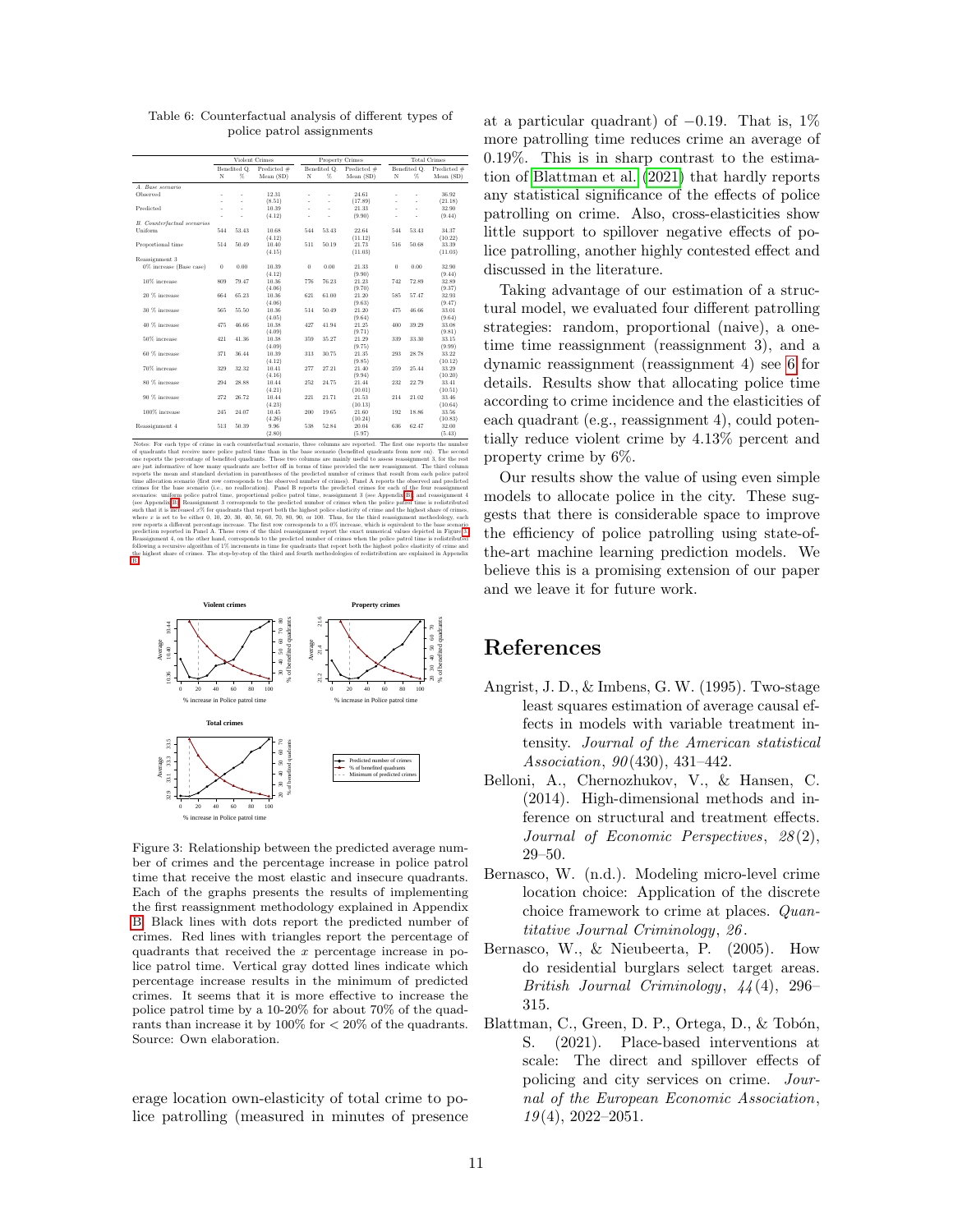- <span id="page-11-11"></span>Braga, A. A., Welsh, B. C., & Schnell, C. (2015). Can policing disorder reduce crime? a systematic review and meta-analysis. Journal of Research in Crime and Delinquency, 52 (4), 567-588. Retrieved from [https://](https://doi.org/10.1177/0022427815576576) [doi.org/10.1177/0022427815576576](https://doi.org/10.1177/0022427815576576) doi: 10.1177/0022427815576576
- <span id="page-11-20"></span>Dewinter, M., Vandeviver, C., Vander Beken, T., & Witlox, F. (2020). Analysing the police patrol routing problem: A review. ISPRS International Journal of Geo-Information,  $9(3)$ . Retrieved from [https://www.mdpi](https://www.mdpi.com/2220-9964/9/3/157) [.com/2220-9964/9/3/157](https://www.mdpi.com/2220-9964/9/3/157) doi: 10.3390/ ijgi9030157
- <span id="page-11-14"></span>Fitzpatricka, D. J., Gorra, W., & Neill, D. B. (2020). Policing chronic and temporary hot spots of violent crime: A controlled field experiment. British Journal Criminology,  $44(4)$ , 296–315.
- <span id="page-11-0"></span>Guangyin, J., Qi, W., Cunchao, Z., Yanghe, F., Jincai, H., & Jiangping, Z. (2020). Addressing crime situation forecasting task with temporal graph convolutional neural network approach. 12th International Conference on Measuring Technology and Mechatronics Automation (ICMTMA), 474–478.
- <span id="page-11-17"></span>Hausman, J., & McFadden, D. (1984). Specification tests for the multinomial logit model. Econometrica: Journal of the econometric society, 1219–1240.
- <span id="page-11-9"></span>Holland, P. W. (1986). Statistics and causal inference. Journal of the American Statistical Association, 81 (396), 945–960. Retrieved from <http://www.jstor.org/stable/2289064>
- <span id="page-11-2"></span>Hu, Y., F., W., C., G., & H., Z. (2018). A spatiotemporal kernel density estimation framework for predictive crime hotspot mapping and evaluation. Applied Geography 99 , 89- 97.
- <span id="page-11-18"></span>Imbens, G. W., & Angrist, J. D. (1994). Identification and estimation of local average treatment effects. Econometrica,  $62(2)$ ,  $467-$ 475. Retrieved from [http://www.jstor](http://www.jstor.org/stable/2951620) [.org/stable/2951620](http://www.jstor.org/stable/2951620)
- <span id="page-11-3"></span>Jin, G., Wang, Q., Xia, Z., Feng, Y., Qing, C., & Jincai, H. (2019). Crime-gan: A contextbased sequence generative network for crime forecasting with adversarial loss. 2019 IEEE International Conference on Big Data (Big Data), 1460-1469.
- <span id="page-11-4"></span>Kupilik, M., & Witmer, F. (2018). Spatiotemporal violent event prediction using gaussian process regression. Crime and place: Crime prevention studies $(1(2))$ , 437-

451.

- <span id="page-11-16"></span>McFadden, D. (2001, June). Economic choices. American Economic Re*view*, 91(3), 351-378. Retrieved from [https://www.aeaweb.org/](https://www.aeaweb.org/articles?id=10.1257/aer.91.3.351) [articles?id=10.1257/aer.91.3.351](https://www.aeaweb.org/articles?id=10.1257/aer.91.3.351) doi: 10.1257/aer.91.3.351
- <span id="page-11-7"></span>Mohler, G. (2014). Marked point process hotspot maps for homicide and gun crime prediction in chicago. International Journal of Fore $casting, 30(3), 491-497.$
- <span id="page-11-6"></span>Mohler, G. O., Short, M. B., Brantingham, P. J., Schoenberg, F. P., & Tita, G. E. (2011). Selfexciting point process modeling of crime. Journal of the American Statistical Associa $tion, 106 (493), 100-108.$
- <span id="page-11-5"></span>Moreno, J., Dulce, M., Riascos, A., Castaño, Y., & Rodriguez, P. (2020). A manifold learning data enrichment methodology for homicide prediction. 7th International Conference on Behavioral, Economic and Socio-Cultural Computing.
- <span id="page-11-1"></span>Moreno, J., Quintero, S., Riascos, A., Nonato, L., & Sanchez, C. (2021). Homicide prediction using sequential features from graph signal processing. 21st Computing Conference.
- <span id="page-11-10"></span>National Academies of Sciences, E., & Medicine. (2018). Proactive policing: Effects on crime and communities (D. Weisburd & M. K. Majmundar, Eds.). Washington, DC: The National Academies Press. Retrieved from [https://www.nap.edu/](https://www.nap.edu/catalog/24928/proactive-policing-effects-on-crime-and-communities) [catalog/24928/proactive-policing](https://www.nap.edu/catalog/24928/proactive-policing-effects-on-crime-and-communities) [-effects-on-crime-and-communities](https://www.nap.edu/catalog/24928/proactive-policing-effects-on-crime-and-communities) doi: 10.17226/24928
- <span id="page-11-13"></span>Novak, K., Fox, A., Carr, C., & Spade, D. (2016, 09). The efficacy of foot patrol in violent places. Journal of Experimental Criminology, 12 . doi: 10.1007/s11292-016-9271-1
- <span id="page-11-15"></span>Pearl, J. (2009). Causal inference in statistics. an overview. Statistics Surveys, 3, 96-146.
- <span id="page-11-19"></span>Pearl, J. (2019, feb). The seven tools of causal inference, with reflections on machine learning. Commun.  $ACM$ ,  $62(3)$ , 54–60. Retrieved from [https://doi.org/](https://doi.org/10.1145/3241036) [10.1145/3241036](https://doi.org/10.1145/3241036) doi: 10.1145/3241036
- <span id="page-11-12"></span>Ratcliffe, J., Taniguchi, T., Groff, E., & Wood, J. (2011, 08). The philadelphia foot patrol experiment: A randomized controlled trial of police patrol effectiveness in violent crime hotspots. *Criminology*, 49, 795 - 831. doi: 10.1111/j.1745-9125.2011.00240.x
- <span id="page-11-8"></span>Reinhart, A., & Greenhouse, J. (2017). Selfexciting point processes with spatial covari-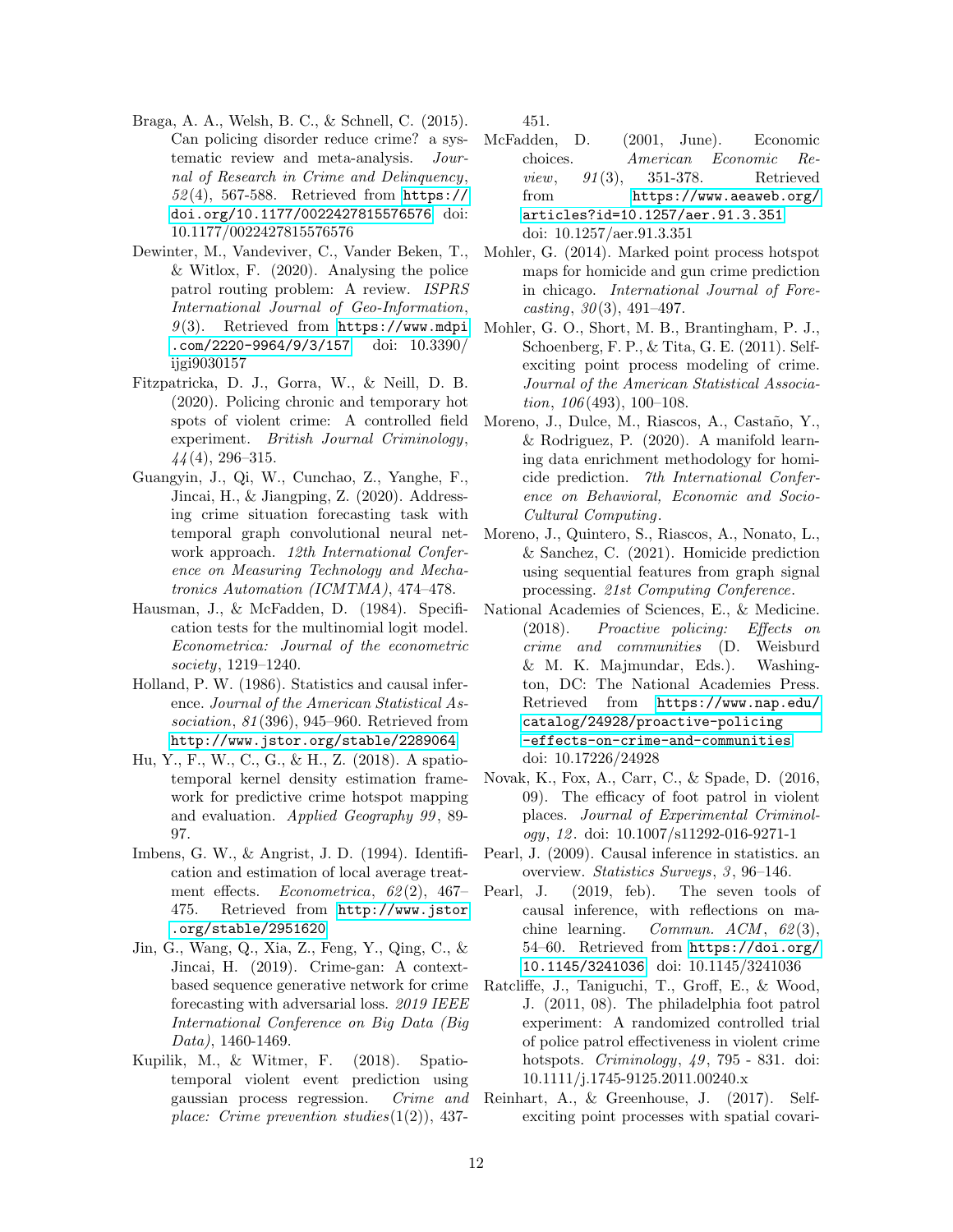ates: modeling the dynamics of crime. arXiv preprint arXiv:1708.03579 .

- <span id="page-12-0"></span>Shoaib, K., Fariha, S., Tianlu, Q., Yikang, R., Arezu Imran, B., Muhammad, S., . . . Jiechen, W. (2018). Network constrained spatio-temporal hotspot mapping of crimes in faisalabad. Applied Spatial Analysis and Policy 11, 599–622.
- <span id="page-12-1"></span>Stec, A., & Klabjan, D. (2018). Forecasting crime with deep learning. arXiv preprint arXiv:1806.01486 .
- <span id="page-12-2"></span>Telep, C., Weisburd, D., Gill, C., Vitter, Z., & Teichman, D. (2014). Displacement of crime and diffusion of crime control benefits in large-scale geographic areas: a systematic review. Journal of Experimental Criminol $ogy, 10, 515 - 548.$
- <span id="page-12-4"></span>Train, K. E. (2009). Logit. In Discrete choice methods with simulation (2nd ed., p. 34–75). Cambridge University Press. doi: 10.1017/ CBO9780511805271.003
- <span id="page-12-3"></span>Xue, Y., & Brown, D. E. (n.d.). Spatial analysis with preference specification of latent decision makers for criminal event prediction. Decision Support Systems, 41 .
- <span id="page-12-7"></span>Zeileis, A. (2004). Econometric computing with hc and hac covariance matrix estimators.

# <span id="page-12-5"></span>A Haussman-McFadden (1984) IIA test

<span id="page-12-6"></span>

Figure 4: Haussman-McFadden (1984) [\(Hausman & Mc-](#page-11-17)[Fadden, 1984\)](#page-11-17) specification test of the independence of irrelevant alternatives (IIA) assumption.  $\alpha$  estimated 1,018 times excluding in each iteration one different quadrant. Given that parameter estimates remain stable, IIA assumption seems to hold. Mean (SD) displayed for each graph. Source: Own elaboration.

## <span id="page-12-8"></span>B Intervention Scenarios

In this appendix we explain the reassignment strategies 3 and 4. The average predicted number of violent, property, and total crimes that result from these two reassignment strategies are displayed in Panel B of Table [6.](#page-10-5)

#### B.1 Reassignment 3

The third reassignment strategy considered tries to reallocate police patrol time from the quadrants that are both the less elastic and report less crimes toward the quadrants that are more elastic and report more crimes. In particularly, from the time that is taken away from the former, we increase by  $x\%$  the time that was originally received by the latter. In this case, we try different values of  $x \in$ {10, 20, 30, 40, 50, 60, 70, 80, 90, 100} for each type of crimes. This reassignment strategy is explained step by step below:

1. Obtain the minimum observed patrol time received by a quadrant:

$$
P_{min} = \min\{P_1, P_2, \dots, P_J\} \tag{13}
$$

where  $P_i$  is the observed police time in quadrant  $i$  in our data set.

2. Set a baseline (BL) police patrol time for each of the J quadrants of the sample as follows:

$$
P_j^{BL,c} = \min\{P_j, P_{min} \times \frac{w_j}{w_{min}} \times \frac{S_j^c}{S_{min}^c}\} \quad (14)
$$

where  $w_j$  is the number of street segments covered by quadrant j,  $w_{min}$  is the number of street segments covered by the quadrant that reported the minimum patrol time,  $S_j^c$  is the share of crimes of type  $c \in$  $\{V\in H, Property, Overall\}$  that occurred in quadrant j, and  $S_{min}^c$  is the share of crimes of type  $c$  that occurred in the quadrant that reported the minimum patrol time. That is, we set the baseline police patrol time as the minimum between the original police patrol time and the minimum police patrol time that is proportional to the number of street segments and the occurrence of crime at each quadrant. This guarantees that the total patrol time assigned is less than or equal to the total patrol time observed. Note that  $P_j^{BL,c}$ is indexed by  $c$ , which means that we implemented this algorithm three different times for each of the three types of crime.